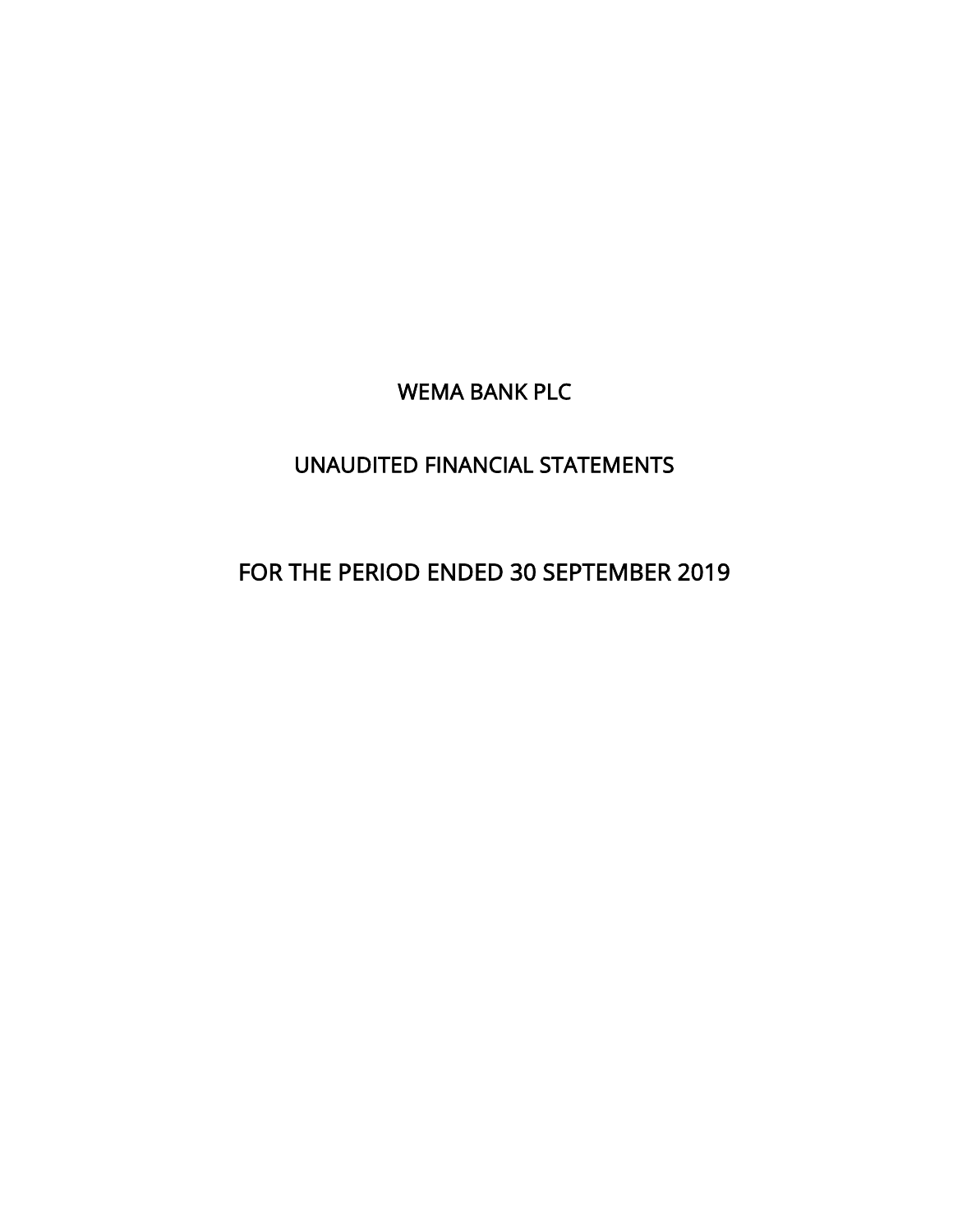## **Contents Page**

| Statements of profit or loss and other comprehensive income | 3  |
|-------------------------------------------------------------|----|
| Statements of financial position                            | 4  |
| Statements of changes in equity                             | 5. |
| Statement of Prudential Adjustments                         | 6  |
| Statement of cash flows                                     |    |
| Notes to the financial statements                           | 8  |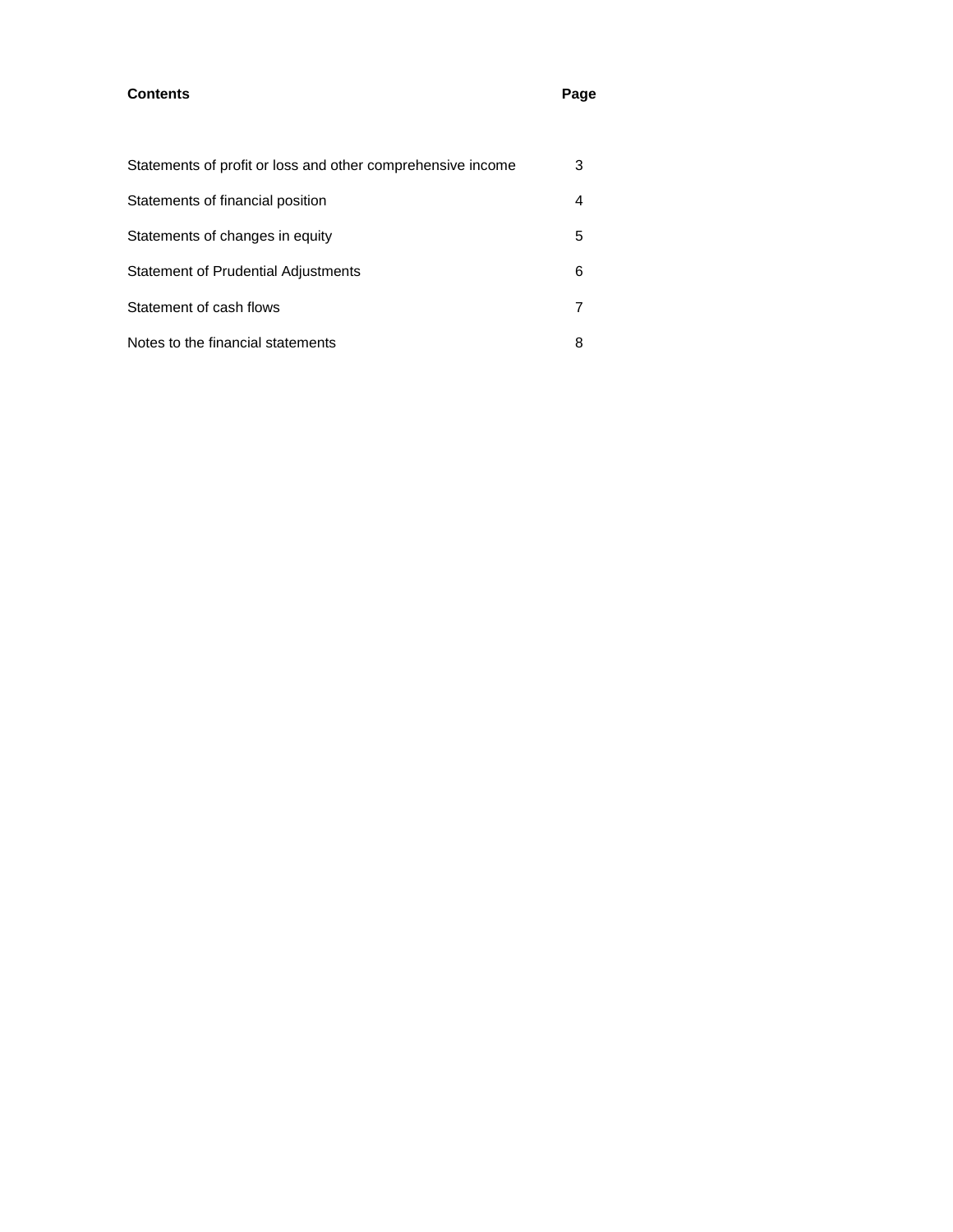**Consolidated and Separate Financial Statements For the period ended 30 September, 2019**

**Statement of Profit or loss and other Comprehensive Income**

| <u>olalonioni of Floht of 1033 and other Oompr</u>                                                                  |                 |                        |                | Group          |                |                | <b>Bank</b>    |                          |                |
|---------------------------------------------------------------------------------------------------------------------|-----------------|------------------------|----------------|----------------|----------------|----------------|----------------|--------------------------|----------------|
| In thousands of Nigerian Naira                                                                                      |                 | 3 Months               | 9 Months       | 9 Months       | 12 Months      | 3 Months       | 9 Months       | 9 Months                 | 12 Months      |
|                                                                                                                     | <b>Notes</b>    | 30-Sep-19              | 30-Sep-19      | 30-Sep-18      | 31-Dec-18      | 30-Sep-19      | 30-Sep-19      | 30-Sep-18                | 31-Dec-18      |
| <b>Gross Earnings</b>                                                                                               |                 | 23,991,828             | 64,827,122     | 48,986,831     | 71,529,939     | 23,970,829     | 64,152,405     | 48,986,188               | 70,907,759     |
| Interest income                                                                                                     | $\overline{7}$  | 16,145,770             | 49,038,405     | 38,888,279     | 57,634,999     | 16,124,771     | 48,363,688     | 38,887,636               | 57,012,819     |
| Interest expense                                                                                                    |                 | (10, 847, 536)         | (31, 843, 392) | (23,061,482)   | (30, 642, 651) | (10, 855, 750) | (31, 141, 938) | (23,061,482)             | (29, 997, 631) |
| Net interest income                                                                                                 | $\overline{7}$  | 5,298,234              | 17,195,013     | 15,826,797     | 26,992,348     | 5,269,021      | 17,221,750     | 15,826,154               | 27,015,188     |
| Net impairment loss on financial assets                                                                             | 11              | (800, 751)             | (1,624,325)    | (477, 044)     | (3,510,537)    | (800, 751)     | (1,624,325)    | (477, 044)               | (3,510,537)    |
| Net interest income after                                                                                           |                 |                        |                |                |                |                |                |                          |                |
| impairment charge for credit losses                                                                                 |                 | 4,497,483              | 15,570,688     | 15,349,753     | 23,481,811     | 4,468,270      | 15,597,425     | 15,349,110               | 23,504,651     |
| Net gain on FVTPL investment securities                                                                             |                 | 49,754                 | 128,005        | 57,897         | 33,188         | 49,754         | 128,005        | 57,897                   | 33,188         |
| Net fee and commission income                                                                                       | 8<br>9          | 2,398,558<br>5.286.119 | 6,154,186      | 4,803,066      | 6,507,409      | 2,398,558      | 6,154,186      | 4,803,066                | 6,507,409      |
| Net trading income<br>Other income                                                                                  |                 |                        | 8,937,320      | 4,894,309      | 5,532,402      | 5,286,119      | 8,937,320      | 4,894,309                | 5,532,402      |
|                                                                                                                     | 10              | 111,627                | 569,206        | 343,279        | 1,821,941      | 111,627        | 569,206        | 343,279                  | 1,821,941      |
|                                                                                                                     |                 | 7,846,058              | 15,788,717     | 10,098,552     | 13,894,940     | 7,846,058      | 15,788,717     | 10,098,552               | 13,894,940     |
| <b>Operating income</b>                                                                                             |                 | 12,343,541             | 31,359,405     | 25,448,305     | 37,376,751     | 12,314,328     | 31,386,142     | 25,447,662               | 37,399,591     |
| Personnel expenses                                                                                                  | 12              | (3,985,719)            | (10,613,719)   | (8,563,750)    | (12, 336, 818) | (3,985,719)    | (10,613,719)   | (8,563,750)              | (12, 336, 818) |
| Depreciation and amortization                                                                                       | 13 <sub>b</sub> | (796, 438)             | (2,200,752)    | (1,950,450)    | (2,622,568)    | (796, 438)     | (2,200,752)    | (1,950,450)              | (2,622,568)    |
| Other operating expenses                                                                                            | 13a             | (5,438,186)            | (13,813,746)   | (11, 877, 460) | (17,619,656)   | (5,438,186)    | (13,813,746)   | (11, 877, 460)           | (17,609,656)   |
|                                                                                                                     |                 |                        |                |                |                |                |                |                          |                |
| Profit before tax                                                                                                   |                 | 2,123,198              | 4,731,188      | 3,056,645      | 4,797,710      | 2,093,985      | 4,757,925      | 3,056,002                | 4,830,549      |
| Income tax expense                                                                                                  | 26              | (282, 688)             | (642, 320)     | (412, 560)     | (1,471,290)    | (282, 688)     | (642, 320)     | (412, 560)               | (1,471,290)    |
| Profit for the year                                                                                                 |                 | 1,840,510              | 4,088,869      | 2,644,084      | 3,326,420      | 1,811,297      | 4,115,606      | 2,643,441                | 3,359,259      |
|                                                                                                                     |                 |                        |                |                |                |                |                |                          |                |
| Other comprehensive income, net of income tax Items that<br>will not be subsequently reclassified to profit or loss |                 |                        |                |                |                |                |                |                          |                |
|                                                                                                                     |                 |                        |                |                |                |                |                |                          |                |
| Net change in fair value of investments FVTOCI                                                                      |                 |                        |                |                | 200            |                |                |                          | 200            |
|                                                                                                                     |                 | $\overline{a}$         | $\sim$         | $\overline{a}$ | 200            | $\mathbf{r}$   | $\mathbf{r}$   | $\overline{\phantom{a}}$ | 200            |
| Items that will be subsequently reclassified to profit or loss                                                      |                 |                        |                |                |                |                |                |                          |                |
| Net change in fair value of investments FVOCI<br>Income tax relating to items that may be reclassified              |                 | (2, 159)               | 61,201         | 21,129         |                | (2, 159)       | 61,201         | 21,129                   |                |
| subsequently to profit or Loss                                                                                      |                 | 291                    | (8, 262)       | (2,609)        |                |                | (8, 262)       | (2,609)                  |                |
| Other comprehensive income for the year                                                                             |                 | (1,868)                | 52,939         | 18,520         | 200            | (2, 159)       | 52,939         | 18,520                   | 200            |
| Total comprehensive income for the year                                                                             |                 | 1,838,643              | 4,141,808      | 2,662,604      | 3,326,620      | 1,809,138      | 4,168,545      | 2,661,961                | 3,359,459      |
| Profit attributable to:                                                                                             |                 |                        |                |                |                |                |                |                          |                |
| Equity holders of the Bank                                                                                          |                 | 1,840,510              | 4,088,869      | 2,644,084      | 3,326,420      | 1,811,297      | 4,115,606      | 2,643,441                | 3,359,259      |
| Total comprehensive income for the year                                                                             |                 | 1,838,643              | 4,141,808      | 2,662,604      | 3,326,620      | 1,809,138      | 4,168,545      | 2,661,961                | 3,359,459      |
| Earnings per share-basic                                                                                            | 14              | 18.8                   | 14.1           | 9.2            | 8.6            | 18.8           | 14.3           | 9.2                      | 8.6            |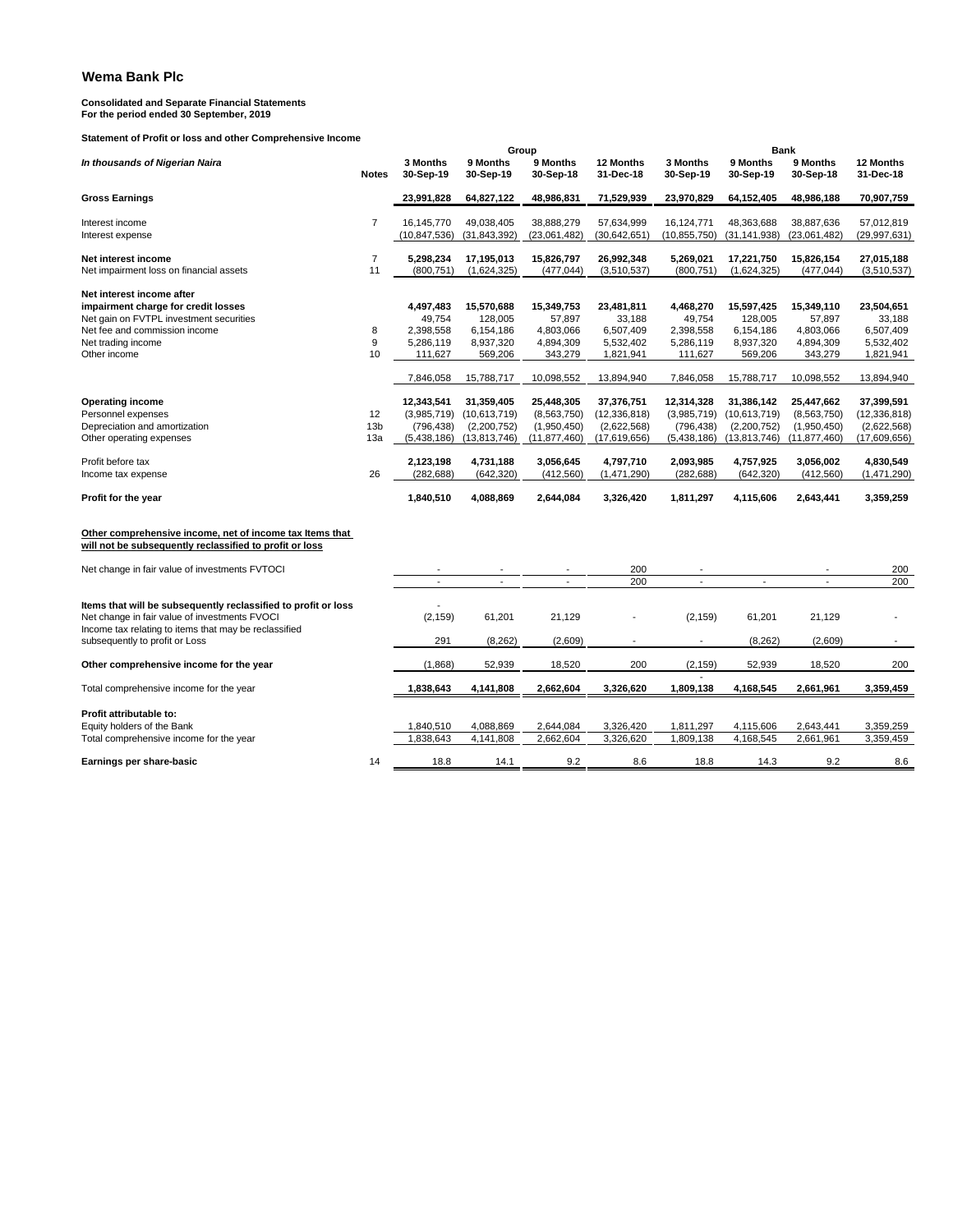#### **Consolidated and Separate Financial Statements For the period as at 30 September, 2019**

#### **Statement of financial Position**

|                                               |                 |             | Group       |             |             | <b>Bank</b> |             |
|-----------------------------------------------|-----------------|-------------|-------------|-------------|-------------|-------------|-------------|
|                                               | <b>Notes</b>    | 30-Sep-19   | 30-Sep-18   | 31-Dec-18   | 30-Sep-19   | 30-Sep-18   | 31-Dec-18   |
| In thousands of Nigerian Naira                |                 |             |             |             |             |             |             |
| Cash and cash equivalents                     | 15              | 62,496,041  | 43,498,932  | 42,122,799  | 62,496,041  | 43,525,101  | 42,122,799  |
| <b>Restricted Deposit with CBN</b>            | 15 <sub>b</sub> | 95,173,048  | 54,650,952  | 58,054,204  | 95,173,048  | 54,650,952  | 58,054,204  |
| Pledged assets                                | 16              | 44,467,348  | 14,068,429  | 20,583,433  | 44,467,348  | 14,068,429  | 20,583,433  |
| Investment securities:                        |                 |             |             |             |             |             |             |
| Fair value through other comprehensive income | 17a             | 7,609,441   | 1,132,811   | 880.074     | 7,610,441   | 1,133,811   | 881,074     |
| Fair Value through profit or loss             | 17 <sub>b</sub> | 24,286,948  | 12,206,969  | 11,708,530  | 24,286,948  | 12,206,969  | 11,708,530  |
| Held at amortised cost                        | 17c             | 39,040,759  | 52,845,578  | 59,029,181  | 28,151,185  | 50,023,925  | 48,139,606  |
| Loans and advances to customers               | 18              | 286,933,171 | 244,790,349 | 252,189,613 | 286,933,172 | 244,790,349 | 252,189,613 |
| Investment properties                         | 19              | 39,568      | 41,473      | 40,273      | 39,568      | 41,473      | 40,273      |
| Property and equipment                        | 20              | 20,636,686  | 17,743,057  | 18,602,696  | 20,636,686  | 17,743,057  | 18,602,696  |
| Intangible assets                             | 21              | 844,906     | 701,445     | 927,391     | 844,906     | 701,445     | 927,391     |
| Other assets                                  | 23              | 9,843,145   | 17,821,609  | 4,459,906   | 9,843,145   | 17,877,665  | 4,459,906   |
| Deferred tax assets                           | 22              | 20,206,217  | 21,269,702  | 20,206,217  | 20,206,217  | 21,269,702  | 20,206,217  |
|                                               |                 |             |             |             |             |             |             |
|                                               |                 | 611,577,278 | 480,771,306 | 488,804,317 | 600,688,705 | 478,032,878 | 477,915,742 |
| Deposits from banks                           | 24              | 21,744,600  | 12,500,000  |             | 21,744,600  | 12,500,000  |             |
| Deposits from customers                       | 25              | 456,764,738 | 362,278,044 | 369,199,768 | 456,814,820 | 362,304,213 | 369,314,164 |
| <b>Current tax liabilities</b>                | 26              | 1,006,177   | 436,443     | 429,079     | 1,006,177   | 436,443     | 429,079     |
| Other liabilities                             | 27              | 32,743,179  | 19,841,930  | 22,837,603  | 32,715,748  | 19,832,837  | 22,772,597  |
| Other borrowed funds                          | 28              | 45,612,713  | 33,732,775  | 45,448,718  | 34,565,020  | 30,901,024  | 34,401,024  |
|                                               |                 |             |             |             |             |             |             |
|                                               |                 | 557,871,407 | 428,789,192 | 437,915,168 | 546,846,365 | 425,974,517 | 426,916,863 |
| <b>EQUITY</b>                                 |                 |             |             |             |             |             |             |
| Share capital                                 | 30              | 19,287,233  | 19,287,233  | 19,287,233  | 19,287,233  | 19,287,233  | 19,287,233  |
| Share premium                                 | 30              | 8,698,230   | 8,698,230   | 8,698,230   | 8,698,230   | 8,698,230   | 8,698,230   |
| Regulatory risk reserve                       |                 | 2,829,686   | 4,740,195   | 3,384,894   | 2,829,687   | 4,740,195   | 3,384,894   |
| Retained earnings                             | 30              | 8,076,931   | 7,544,661   | 5,992,622   | 8,213,400   | 7,620,909   | 6,102,353   |
| Other reserves                                |                 | 14,813,791  | 11,711,794  | 13,526,170  | 14,813,791  | 11,711,794  | 13,526,170  |
| <b>EQUITY ATTRIBUTABLE TO</b>                 |                 | 53,705,871  | 51,982,113  | 50,889,149  | 53,842,340  | 52,058,360  | 50,998,879  |
| <b>EQUITY HOLDERS OF THE BANK</b>             |                 |             |             |             |             |             |             |

#### **TOTAL LIABILITIES AND EQUITY 611,577,278 480,771,306 488,804,317 600,688,705 478,032,878 477,915,742**

The financial statements were authorized for issue by the directors on 23 October, 2019

FRC/2017/ICAN/00000016973 FRC/2013/ICAN/00000002115

**Babatunde Kasali Ademola Adebise**<br> **Babatunde Kasali Ademola Adebise**<br> **Chairman Managing Directo** *Chairman Managing Director*

Butarali

Ø

**Tunde Mabawonku** *Chief Financial Officer* FRC/2013/ICAN/00000002097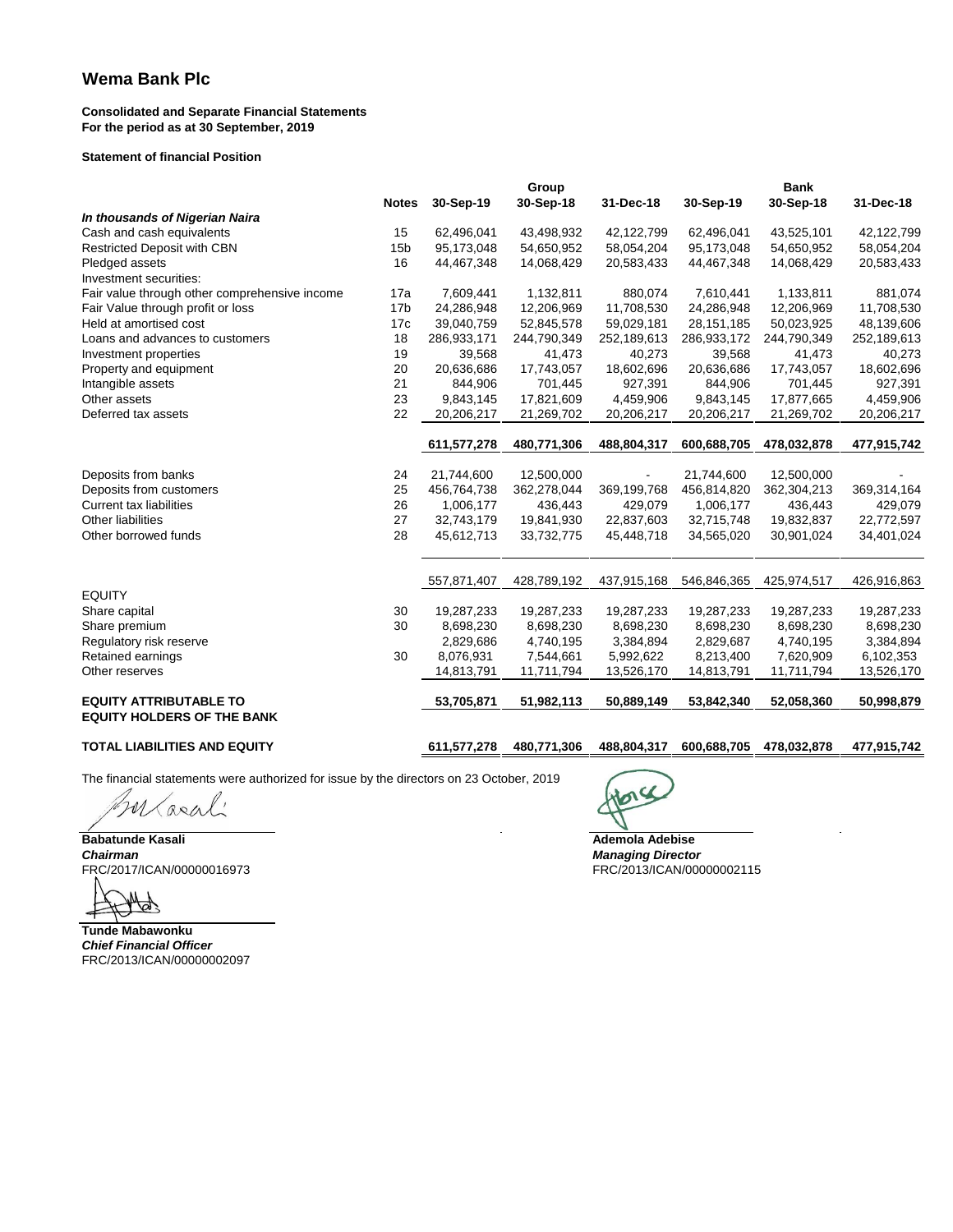#### **Consolidated and Separate Financial Statements For the period as at 30 September, 2019**

#### **Statements of changes in equity**

#### **Group**

*In thousands of Nigerian naira (000s)*

|                                                                                                                                                              | Share<br>Capital | Share<br>premium | Regulatory<br>risk   | <b>Statutory</b><br>reserve | <b>SMEIES</b><br>reserve | <b>Fair value</b><br>reserves | Retained<br>earnings                                  | <b>Total</b><br>equity                                 |
|--------------------------------------------------------------------------------------------------------------------------------------------------------------|------------------|------------------|----------------------|-----------------------------|--------------------------|-------------------------------|-------------------------------------------------------|--------------------------------------------------------|
| 2019<br><b>Balance at 1 January 2019</b><br>Dividend Payout<br>SMEIS Charge<br>Profit or loss                                                                | 19,287,233       | 8,698,230        | 3,384,894            | 12,034,093                  | 526,908                  | 965,169                       | 5,992,622<br>(1, 157, 235)<br>(167, 850)<br>4,088,869 | 50,889,149<br>(1, 157, 235)<br>(167, 850)<br>4,088,869 |
| Other comprehensive income<br>Cumulative gain/loss reclassified from reserve on disposal of FVTOCI investments<br>Fair value reserve FVTOCI financial assets |                  |                  |                      |                             |                          | 52,939                        |                                                       | 52,939                                                 |
|                                                                                                                                                              | 19,287,233       | 8,698,230        | 3,384,894            | 12,034,093                  | 526,908                  | 1,018,108                     | 8,756,406                                             | 53,705,872                                             |
| Transactions with owners, recorded directly in<br>equity<br>Contributions by and distributions to owners                                                     |                  |                  |                      |                             |                          |                               |                                                       |                                                        |
| Regulatory risk reserve<br>Transfer to Statutory reserve                                                                                                     |                  |                  | (555, 207)<br>$\sim$ | 1,234,682                   |                          |                               | 555,207<br>(1, 234, 682)                              |                                                        |
| Total contribution and distributions to owners                                                                                                               |                  | $\sim$           | (555, 207)           | 1,234,682                   |                          |                               | (679, 475)                                            |                                                        |
| Balance at 30 September 2019                                                                                                                                 | 19,287,233       | 8,698,230        | 2,829,686            | 13,268,775                  | 526,908                  | 1,018,108                     | 8,076,931                                             | 53,705,872                                             |
| 2018<br>Balance at 1 January 2018<br><b>Capital Reduction</b><br>Total comprehensive income:                                                                 | 19,287,233       | 8,698,230        | 5,846,943            | 11,026,315                  | 526,908                  | 140,051                       | 4,089,570                                             | 49,615,250                                             |
| Profit or loss                                                                                                                                               |                  |                  |                      |                             |                          |                               | 2,644,084                                             | 2,644,084                                              |
| Other comprehensive income<br>Re-measurement of defined benefit obligation<br>Cumulative gain/loss reclassified from reserve on disposal of AFS investments  |                  |                  |                      |                             |                          |                               |                                                       |                                                        |
| Fair value reserve (available-for-sale) financial assets                                                                                                     |                  |                  |                      |                             |                          | 18,520                        |                                                       | 18,520                                                 |
|                                                                                                                                                              | 19,287,233       | 8,698,230        | 5,846,943            | 11,026,315                  | 526,908                  | 158,571                       | 6,733,654                                             | 52,277,854                                             |
| Transactions with owners, recorded directly in<br>equity                                                                                                     |                  |                  |                      |                             |                          |                               |                                                       |                                                        |
| Contributions by and distributions to owners<br>Regulatory risk reserve<br>Transfer to Statutory reserve                                                     |                  | $\sim$           | (1, 106, 748)        |                             |                          |                               | 811,007                                               | (295, 741)                                             |
| Total contribution and distributions to owners                                                                                                               |                  | $\sim$           | (1, 106, 748)        |                             |                          | $\sim$                        | 811,007                                               | (295, 741)                                             |
| Balance at 30 September 2018                                                                                                                                 | 19,287,233       | 8,698,230        | 4,740,195            | 11,026,315                  | 526,908                  | 158,571                       | 7,544,661                                             | 51,982,113                                             |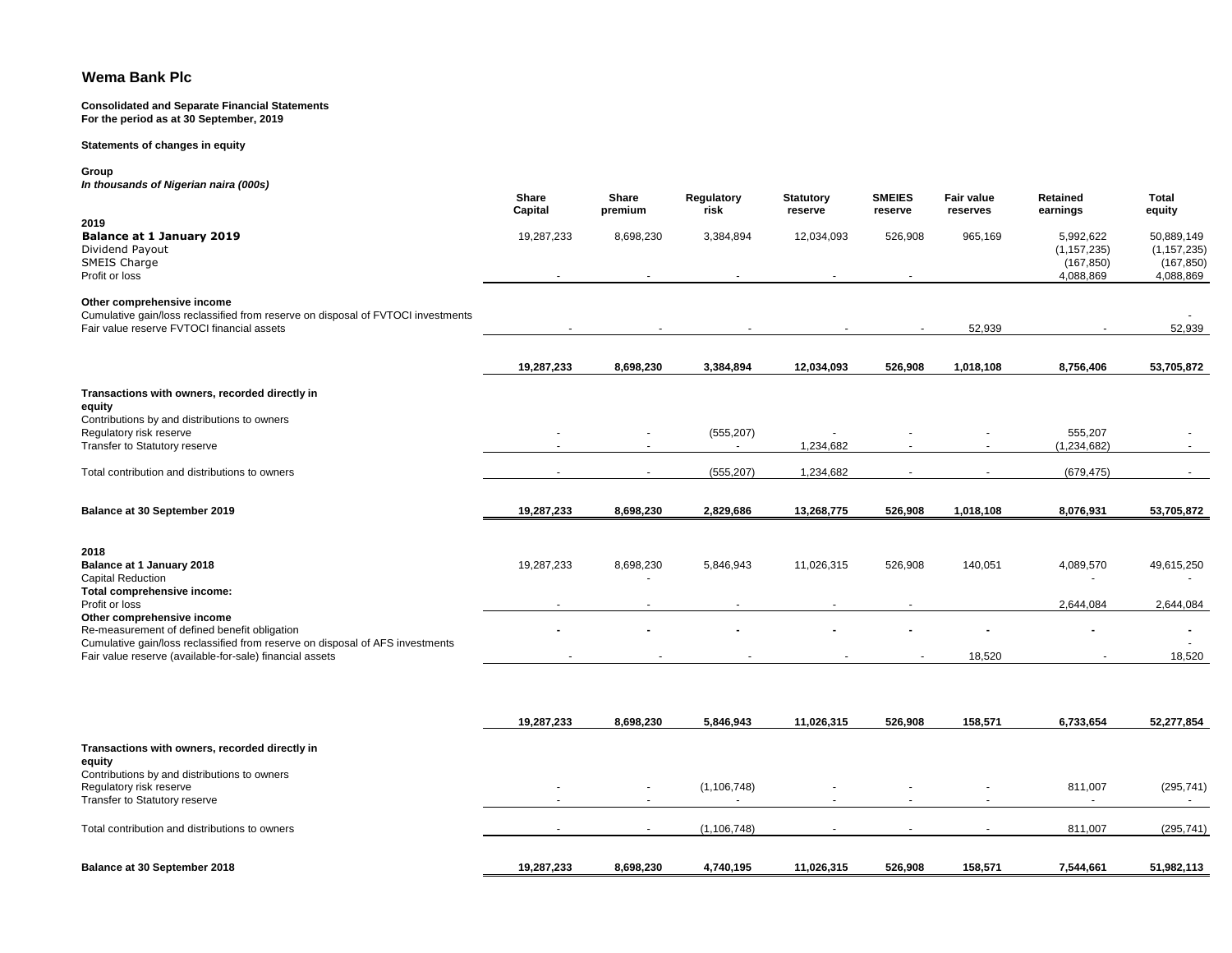#### **Consolidated and Separate Financial Statements For the period as at 30 September, 2019**

**Statements of changes in equity**

**Bank**

*In thousands of Nigerian naira (000s)*

| 2019                                                                                                                                                                                    | <b>Share</b><br>Capital | <b>Share</b><br>premium | Regulatory<br>risk reserve | <b>Statutory</b><br>reserve | <b>SMEIES</b><br>reserve | <b>Fair value</b><br>reserves | Retained<br>earnings                                  | Total<br>equity                                        |
|-----------------------------------------------------------------------------------------------------------------------------------------------------------------------------------------|-------------------------|-------------------------|----------------------------|-----------------------------|--------------------------|-------------------------------|-------------------------------------------------------|--------------------------------------------------------|
| Balance at 1 January 2019<br>Dividend Payout<br>SMEIS Charge<br>Profit or loss                                                                                                          | 19,287,233              | 8,698,230               | 3,384,894                  | 12,034,093                  | 526,908                  | 965,169                       | 6,102,353<br>(1, 157, 235)<br>(167, 850)<br>4,115,606 | 50,998,880<br>(1, 157, 235)<br>(167, 850)<br>4,115,606 |
| Other comprehensive income<br>Cumulative gain/loss reclassified from reserve on disposal of FVTOCI investments<br>Fair value reserve FVTOCI financial assets                            |                         |                         |                            |                             |                          | 52,939                        |                                                       | 52,939                                                 |
| Total comprehensive income for the period                                                                                                                                               | 19,287,233              | 8,698,230               | 3,384,894                  | 12,034,093                  | 526,908                  | 1,018,108                     | 8,892,874                                             | 53,842,340                                             |
| Transactions with owners, recorded directly in equity<br>Contributions by and distributions to owners<br>Regulatory risk reserve<br>transfer to statutory reserves                      |                         |                         | (555, 207)                 | 1,234,682                   |                          |                               | 555,207<br>(1,234,682)                                | $\sim$                                                 |
| Total contribution and distributions to owners                                                                                                                                          |                         |                         | (555, 207)                 | 1,234,682                   |                          |                               | (679, 474)                                            |                                                        |
| Balance at 30 September 2019                                                                                                                                                            | 19,287,233              | 8,698,230               | 2,829,687                  | 13,268,775                  | 526,908                  | 1,018,108                     | 8,213,400                                             | 53,842,340                                             |
| 2018<br>Balance at 1 January 2018<br>Capital Reduction<br>Total comprehensive income:<br><b>Profit or loss</b>                                                                          | 19,287,233              | 8,698,230               | 5,846,943                  | 11,026,315                  | 526,908                  | 140,051                       | 4,166,460<br>2,643,441                                | 50,031,914<br>2,643,441                                |
| Other comprehensive income<br>Re-measurement of defined benefit obligation<br><b>Capital Reduction</b><br>Cumulative gain/loss reclassified from reserve on disposal of AFS investments |                         |                         |                            |                             |                          |                               |                                                       |                                                        |
| Fair value reserve (available-for-sale) financial assets                                                                                                                                |                         |                         |                            |                             |                          | 18,520                        |                                                       | 18,520                                                 |
| Total comprehensive income for the period                                                                                                                                               | 19,287,233              | 8,698,230               | 5,846,943                  | 11,026,315                  | 526,908                  | 158,571                       | 6,809,902                                             | 52,354,101                                             |
| Transactions with owners, recorded directly in equity<br>Contributions by and distributions to owners<br>Regulatory risk reserve<br>transfer to statutory reserves                      |                         |                         | (1, 106, 748)              |                             |                          |                               | 811,007                                               | (295, 741)                                             |
| Total contribution and distributions to owners                                                                                                                                          |                         |                         | (1, 106, 748)              |                             |                          |                               | 811,007                                               |                                                        |
| Balance at 30 September 2018                                                                                                                                                            | 19,287,233              | 8,698,230               | 4,740,195                  | 11,026,315                  | 526,908                  | 158,571                       | 7,620,909                                             | 52,058,360                                             |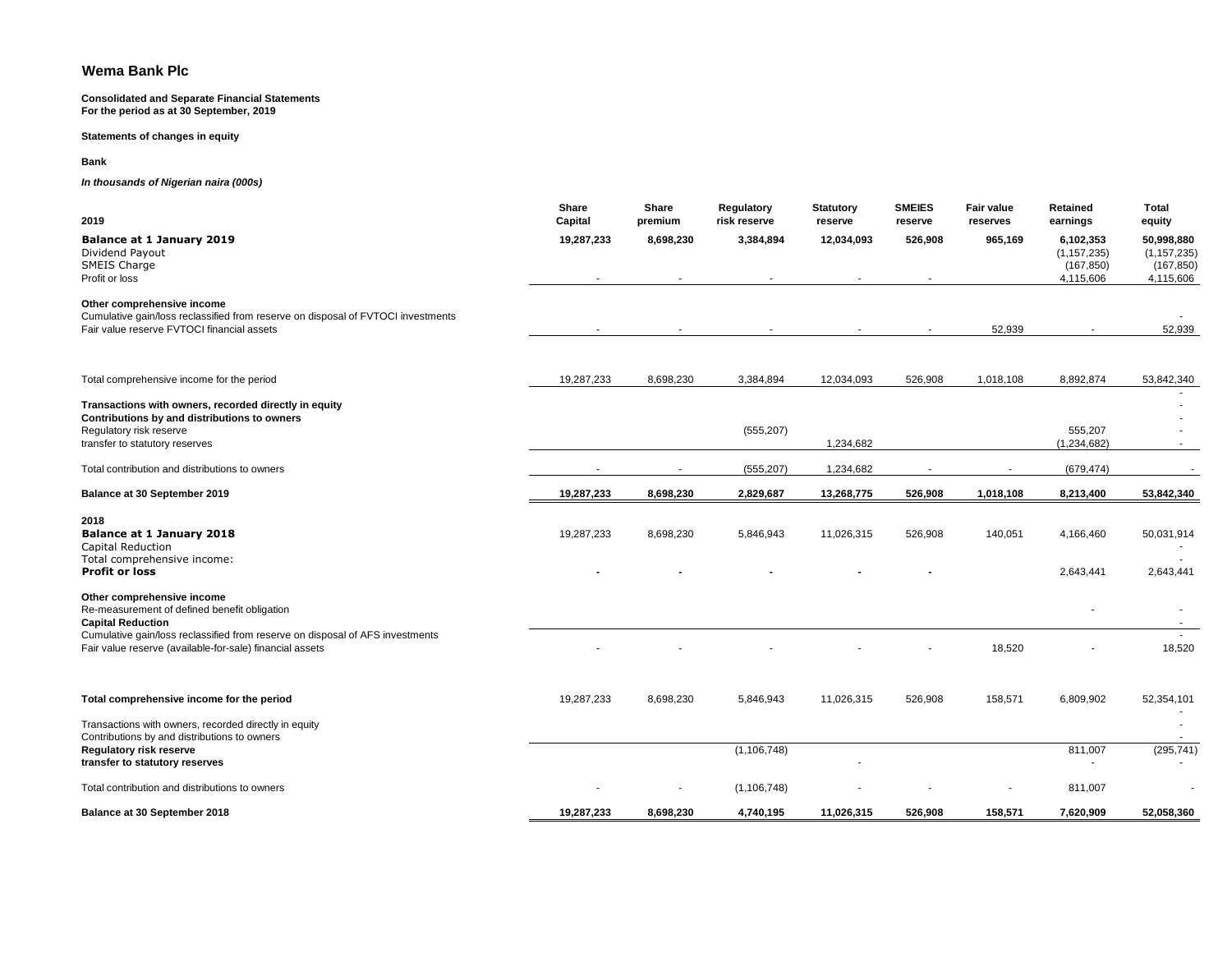#### Consolidated and Separate Financial Statements

**For the period ended 30 September, 2019**

Statement of Prudential Adjustments

|                                                                                           |            | Group      |            |            | <b>Bank</b> |            |
|-------------------------------------------------------------------------------------------|------------|------------|------------|------------|-------------|------------|
|                                                                                           | 30-Sep-19  | 30-Sep-18  | 31-Dec-18  | 30-Sep-19  | 30-Sep-18   | 31-Dec-18  |
| Impairment - IFRS                                                                         |            |            |            |            |             |            |
| Loans and Advances:                                                                       |            |            |            |            |             |            |
| - Collective                                                                              | 5,434,193  | 956,807    | 1,586,070  | 5,434,193  | 956,807     | 1,586,070  |
| - Specific                                                                                | 4,701,698  | 5,544,446  | 7,808,039  | 4,701,698  | 5,544,446   | 7,808,039  |
|                                                                                           | 10,135,891 | 6,501,252  | 9,394,109  | 10,135,891 | 6,501,252   | 9,394,109  |
|                                                                                           |            |            |            |            |             |            |
| Other Financial Assets:                                                                   |            |            |            |            |             |            |
| - Long Term investments                                                                   | 200,000    |            | 459,583    | 200,000    |             | 459,583    |
| - Other Assets                                                                            | 1,263,697  | 3,961,418  | 3,840,077  | 1,263,697  | 3,961,418   | 3,840,077  |
|                                                                                           | 1,463,697  | 3,961,418  | 4,299,660  | 1,463,697  | 3,961,418   | 4,299,660  |
|                                                                                           |            |            |            |            |             |            |
| <b>Total</b>                                                                              | 11,599,588 | 10,462,670 | 13,693,769 | 11,599,588 | 10,462,670  | 13,693,769 |
| Impairment - Prudential Guidelines                                                        |            |            |            |            |             |            |
| Loans and Advances:                                                                       |            |            |            |            |             |            |
| - General                                                                                 | 7,029,179  | 2,698,580  | 6,229,179  | 7,029,179  | 2,698,580   | 6,229,179  |
| - Specific                                                                                | 5,936,398  | 8,203,285  | 6,549,824  | 5,936,398  | 8,203,285   | 6,549,824  |
|                                                                                           | 12,965,577 | 10,901,865 | 12,779,003 | 12,965,577 | 10,901,865  | 12,779,003 |
|                                                                                           |            |            |            |            |             |            |
| Other Financial Assets:                                                                   |            |            |            |            |             |            |
| - Long Term investments                                                                   | 200,000    | 339,583    | 459,583    | 200,000    | 339,583     | 459,583    |
| - Other assets                                                                            | 1,263,697  | 3,961,418  | 3,840,077  | 1,263,697  | 3,961,418   | 3,840,077  |
|                                                                                           | 1,463,697  | 4,301,001  | 4,299,660  | 1,463,697  | 4,301,001   | 4,299,660  |
| Total                                                                                     | 14,429,274 | 15,202,866 | 17,078,663 | 14,429,274 | 15,202,866  | 17,078,663 |
|                                                                                           |            |            |            |            |             |            |
| Excess of Prudential impairment over IFRS impairment<br>transferred to regulatory reserve | 2,829,686  | 4,740,195  | 3,384,894  | 2,829,686  | 4,740,195   | 3,384,894  |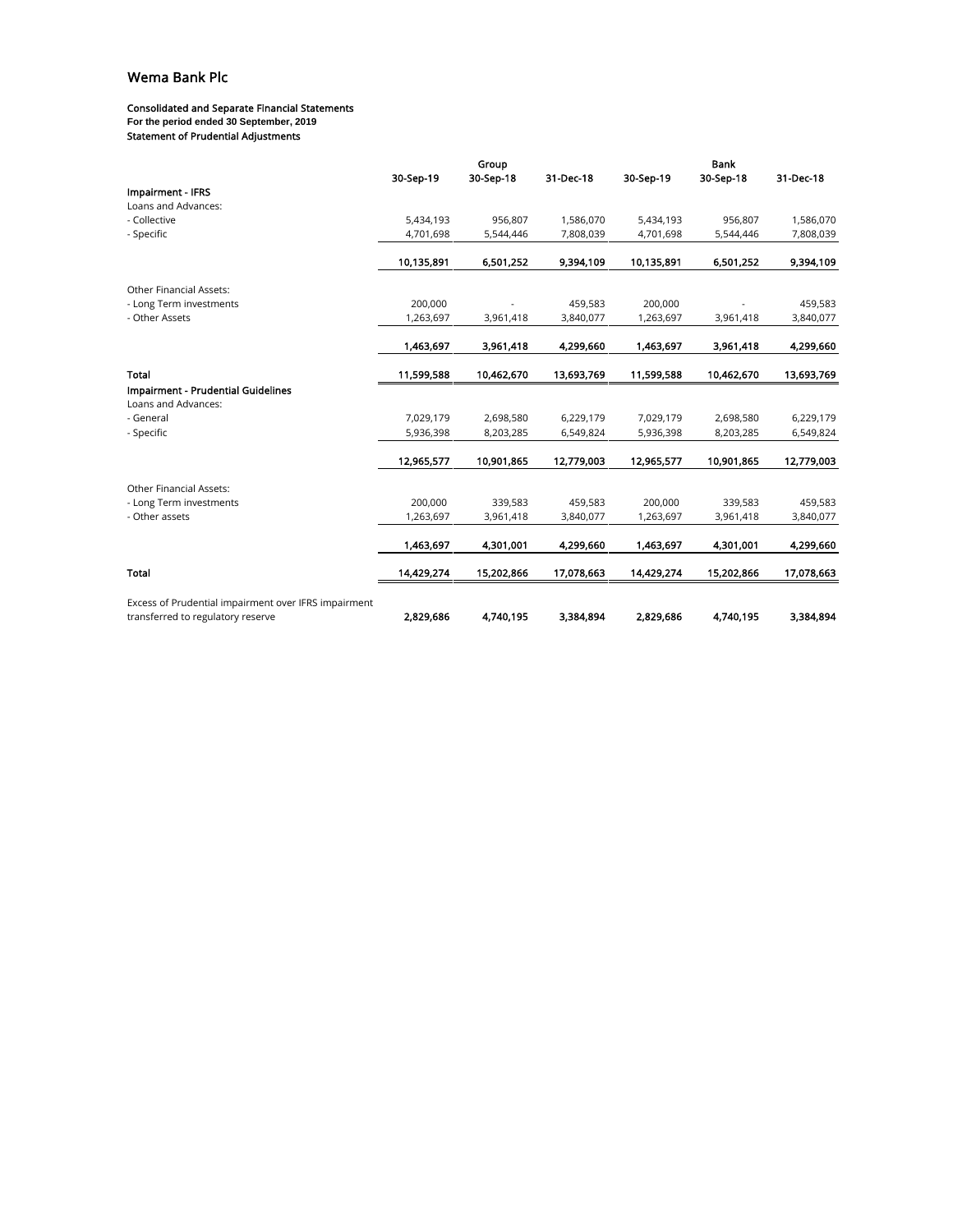# **Consolidated and Separate Financial Statements For the period ended 30 September, 2019 Statement of Cash Flow**

| In thousands of Nigerian Naira                                  | <b>Note:</b>   | 30-Sep<br>2019 | Group<br>30-Sep<br>2018 | 31-Dec<br>2018 | 30-Sep<br>2019 | Bank<br>30-Sep<br>2018 | 31-Dec<br>2018 |
|-----------------------------------------------------------------|----------------|----------------|-------------------------|----------------|----------------|------------------------|----------------|
| Cash flows from operating activities                            |                |                |                         |                |                |                        |                |
| Profit for the year                                             |                | 4,088,869      | 2,644,084               | 3,326,420      | 4,115,606      | 2,643,441              | 3,359,259      |
| Adjustments for:                                                |                |                |                         |                |                |                        |                |
| <b>Taxation expense</b>                                         | 26             | 650,582        | 415.170                 | 1,471,290      | 650,582        | 415.170                | 1.471.290      |
| Depreciation and amortization                                   |                | 2,200,752      | 1,950,450               | 2,622,568      | 2,200,752      | 1,950,450              | 2,622,568      |
| Adjustment for transfer out of PPE now expensed                 |                |                | (23)                    | (1,087)        |                | (23)                   | (1,087)        |
| IFRS 9 impact adjusted directly in retained earnings            |                |                | (295, 741)              |                |                | (295, 741)             |                |
| (Gain)/Loss on disposal of property and equipment               | 10             | (125, 724)     | (2,388)                 | (3,766)        | (125, 724)     | (2,388)                | (3,766)        |
| Benefit in Kind                                                 |                |                |                         |                |                |                        |                |
| Specific provision on cash                                      | 15             |                |                         |                |                |                        |                |
| Net interest income                                             |                | (17, 195, 013) | (15,826,797)            | (26,992,348)   | (17, 221, 750) | (15,826,154)           | (27,015,188)   |
| Dividend received from equity investment                        |                | (51, 111)      | (38, 333)               | (38, 333)      | (51, 111)      | (38, 333)              | (38, 333)      |
| Impairment loss on financial assets                             |                | 1,660,598      | 498,148                 | 3,489,741      | 1,660,598      | 498,148                | 3,489,741      |
| Operating cashflow before movement in working capital           |                | (8,771,047)    | (10,655,430)            | (16, 125, 514) | (8,771,047)    | (10,655,430)           | (16, 115, 515) |
| Change in pledged assets                                        |                | (23,883,915)   | 11,351,708              | 4,836,704      | (23, 883, 915) | 11,351,708             | 4,836,704      |
| Change in loans and advances to customers                       |                | (36, 404, 156) | (29, 448, 465)          | (41, 728, 917) | (36, 404, 156) | (29, 448, 465)         | (41, 728, 917) |
| Change in other assets                                          |                | (5,383,239)    | (3,471,937)             | 9,619,514      | (5,383,239)    | (3,471,937)            | 9,675,569      |
| Change in deposits from banks                                   | 24             | 21,744,600     | (14,075,260)            | (26, 575, 260) | 21,744,600     | (14,075,260)           | (26, 575, 260) |
| Change in finance lease obligation                              |                |                |                         |                |                |                        |                |
| Change in restricted deposit with CBN                           |                | (37, 118, 844) | (28, 155, 288)          | (31,558,540)   | (37, 118, 844) | (28, 155, 288)         | (31,558,540)   |
| Change in deposits from customers                               |                | 87,564,969     | 107,817,163             | 114,738,887    | 87,500,657     | 107,817,163            | 114,827,114    |
| Change in other liabilities                                     |                | 9,905,576      | 2,183,797               | 6,239,077      | 9,943,151      | 2,211,234              | 6,210,600      |
|                                                                 |                |                |                         |                |                |                        |                |
| Cashflow generated by operations                                |                | 7,653,945      | 35,546,288              | 19,445,951     | 7,627,207      | 35,573,725             | 19,571,755     |
| Income tax paid                                                 | 26             | (73, 484)      | (338, 604)              | (338, 604)     | (73, 484)      | (338, 604)             | (338, 604)     |
| Interest received                                               |                | 49,038,405     | 38,888,279              | 57,634,999     | 48,363,688     | 38,887,636             | 57,012,819     |
| Vat paid                                                        |                |                | (24, 612)               | (24, 612)      |                | (24, 612)              | (24, 612)      |
| Interest paid                                                   |                | (28, 308, 402) | (20, 566, 859)          | (25, 474, 742) | (29, 775, 048) | (20, 566, 859)         | (26, 912, 175) |
| Net cash from operating activities                              |                | 28,310,464     | 53,504,492              | 51,242,992     | 26,142,363     | 53,531,286             | 49,309,182     |
| Cash flows from investing activities                            |                |                |                         |                |                |                        |                |
| Disposal/Acquisition of investment securities-At Amortised Cost |                | 19,988,422     | (27, 947, 796)          | (33,767,245)   | 19,988,421     | (27, 946, 725)         | (25, 738, 457) |
| Disposal/Acquisition of investment securities-FVTOCI            |                | (6,676,428)    | 8,451,266               | 7,860,365      | (6,676,428)    | 8,451,266              | 7,860,365      |
| Change in FVTPL investments                                     |                | (12, 578, 418) | (2,203,127)             | (1,704,688)    | (12, 578, 418) | (2,203,127)            | (1,704,688)    |
| Dividend received from equity investment                        |                | 51,111         | 38,333                  | 38,333         | 51,111         | 38,333                 | 38,333         |
| Acquisition of property and equipment                           | 20             | (3,961,551)    | (2,326,153)             | (3,757,759)    | (3,961,551)    | (2,326,153)            | (3,757,759)    |
| Proceeds from the sale of property and equipment                |                | 221,901        | 12,532                  | 30,769         | 221,901        | 12,532                 | 30,769         |
| Proceeds from the sale of investment property                   |                |                |                         |                |                |                        |                |
| Acquisition of intangible assets                                |                | (286, 180)     | (236, 842)              | (577, 531)     | (286, 180)     | (236, 842)             | (577, 531)     |
|                                                                 |                |                |                         |                |                |                        |                |
| Net cash (used in)/generated by investing activities            |                | (3,241,143)    | (24,211,787)            | (31, 877, 756) | (3,241,143)    | (24, 210, 716)         | (23, 848, 968) |
| Cash flows from financing activities                            |                |                |                         |                |                |                        |                |
| Proceed from borrowings                                         |                | 7,000,000      | 10,359,977              | 31,033,157     | 7,000,000      | 10,359,977             | 22,857,415     |
| Repayment of borrowings                                         |                | (6,836,005)    | (16,086,714)            | (25, 535, 265) | (6,836,005)    | (16,086,714)           | (25, 535, 265) |
| Interest paid on borrowings                                     | $\overline{7}$ | (3,534,990)    | (2,494,623)             | (5, 167, 909)  | (1,366,890)    | (2,494,623)            | (3,085,456)    |
| Transfer to SMEIS                                               |                | (167, 850)     |                         |                | (167, 850)     |                        |                |
| Dividend paid to shareholders                                   |                | (1, 157, 235)  |                         |                | (1, 157, 235)  |                        |                |
| Net cash from financing activities                              |                | (4,696,079)    | (8,221,360)             | 329,983        | (2,527,979)    | (8,221,360)            | (5,763,306)    |
|                                                                 |                |                |                         |                |                |                        |                |
| Net increase in cash and cash equivalents                       |                | 20,373,241     | 21,071,345              | 19,695,213     | 20,373,241     | 21,099,209             | 19,696,908     |
| Cash and cash equivalents at beginning of period                |                | 42,122,799     | 22,427,586              | 22,427,586     | 42,122,799     | 22,425,891             | 22,425,891     |
| Cash and cash equivalents at end of period                      | 15             | 62,496,041     | 43,498,931              | 42,122,799     | 62,496,041     | 43,525,100             | 42,122,799     |
|                                                                 |                |                |                         |                |                |                        |                |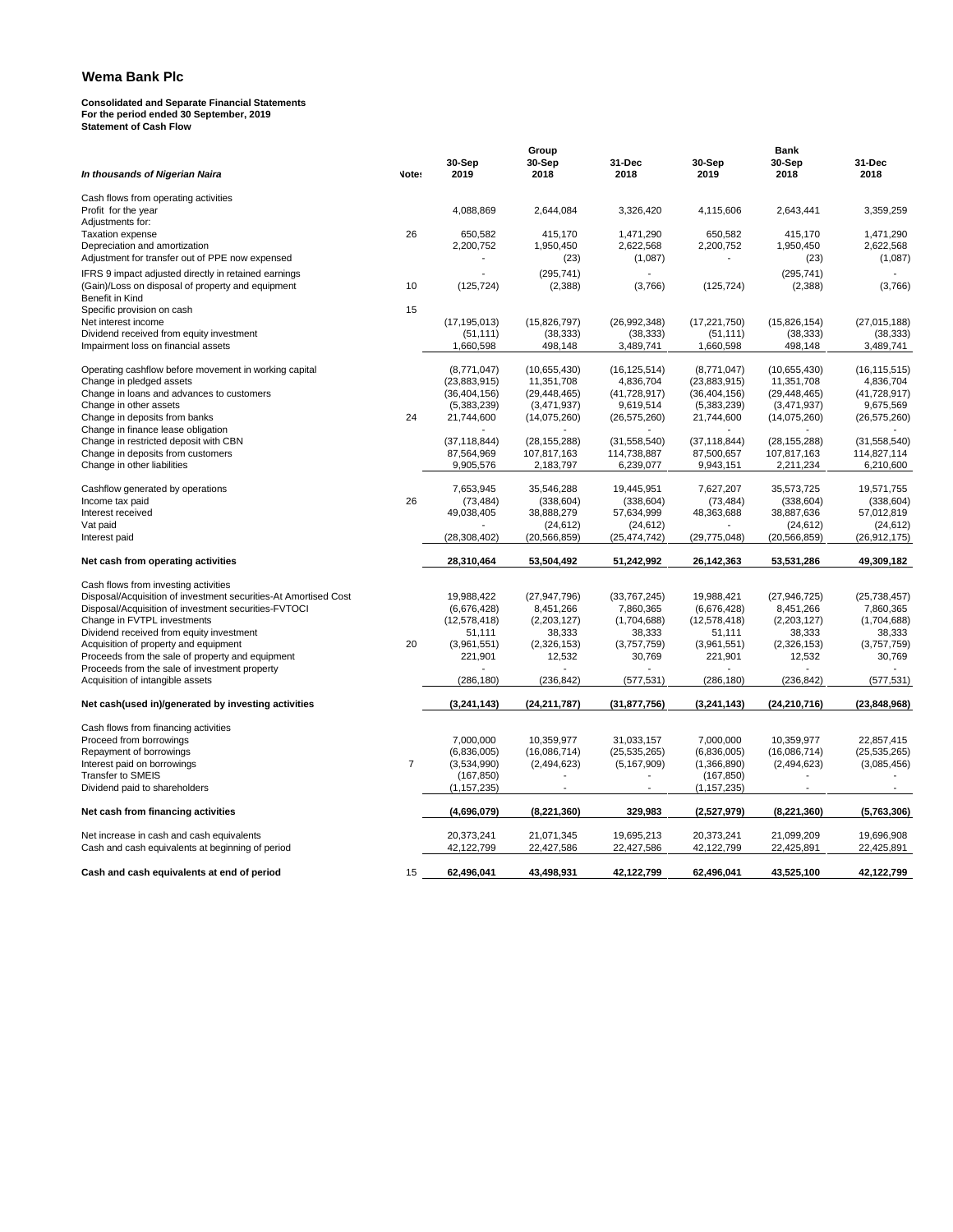## **Consolidated and Separate Financial Statements For the period ended 30 September, 2019**

#### **Notes to the Financial Statements**

|                |                                                                     |                         | Group     |                     |                                                                       |           |                                                                   | <b>Bank</b>             |                         |
|----------------|---------------------------------------------------------------------|-------------------------|-----------|---------------------|-----------------------------------------------------------------------|-----------|-------------------------------------------------------------------|-------------------------|-------------------------|
|                | In thousands of Nigerian Naira                                      | 3 Months<br>30-Sep-19   | 30-Sep-19 |                     | 9 Months 9 Months 12 Months 3 Months<br>30-Sep-18 31-Dec-18 30-Sep-19 |           | 9 Months<br>30-Sep-19                                             | 9 Months<br>30-Sep-18   | 12 Months<br>31-Dec-18  |
| $\overline{7}$ | Interest income                                                     |                         |           |                     |                                                                       |           |                                                                   |                         |                         |
|                | Cash and cash equivalents                                           | 413.854                 | 1,259,026 | 796.638             | 1.305.176                                                             | 413.854   | 1.259.026                                                         | 795.995                 | 1.305.176               |
|                | Loans and advances to banks and customers<br>Investments securities | 14.592.488<br>1,139,428 |           | 4,813,284 3,358,250 | 42,966,095 34,733,391 51,013,452 14,592,488<br>5,316,371              | 1,118,429 | 42.966.095<br>4,138,567                                           | 34,733,391<br>3,358,250 | 51,013,452<br>4,694,191 |
|                |                                                                     |                         |           |                     |                                                                       |           |                                                                   |                         |                         |
|                | <b>Total interest income</b>                                        | 16,145,770              |           |                     | 49,038,405 38,888,279 57,634,999 16,124,771                           |           | 48,363,688                                                        | 38,887,636              | 57,012,819              |
|                | Interest expense                                                    |                         |           |                     |                                                                       |           |                                                                   |                         |                         |
|                | Deposits from banks                                                 | 839.702                 | 4.266.727 | 314.813             | 983.288                                                               | 839,702   | 4.266.727                                                         | 314.813                 | 983.288                 |
|                | Deposits from customers                                             | 9.463.019               |           |                     | 24,041,676 20,252,046 24,491,455                                      | 9,492,232 | 25.508.321                                                        | 20.252.046              | 25,928,887              |
|                | Other borrowed funds                                                | 544,815                 |           | 3,534,990 2,494,623 | 5,167,909                                                             | 523,816   | 1,366,890                                                         | 2,494,623               | 3,085,456               |
|                | <b>Total interest expense</b>                                       |                         |           |                     |                                                                       |           | 10,847,535 31,843,392 23,061,482 30,642,651 10,855,750 31,141,938 |                         | 23,061,482 29,997,631   |
| 8              | Fees and commission income                                          |                         |           |                     |                                                                       |           |                                                                   |                         |                         |
|                | Credit related fees                                                 | 255,267                 | 662.583   | 685.685             | 421,057                                                               | 255,267   | 662.583                                                           | 685.685                 | 421,057                 |
|                | Account maintenance fees                                            | 266.011                 | 802.380   | 708.334             | 964.660                                                               | 266.011   | 802.380                                                           | 708.334                 | 964.660                 |
|                | Management fees                                                     | 386.723                 | 769.255   | 594.032             | 1,113,996                                                             | 386.723   | 769.255                                                           | 594,032                 | 1,113,996               |
|                | Fees on electronic products                                         | 1,042,233               | 2,785,597 | 1,926,525           | 2,845,751                                                             | 1,042,233 | 2,785,597                                                         | 1,926,525               | 2,845,751               |
|                | Fees on financial quarantees                                        | 143.723                 | 337.535   | 205.009             | 415.231                                                               | 143.723   | 337.535                                                           | 205.009                 | 415,231                 |
|                | Other fees and charges                                              | 304.601                 | 796,836   | 683,481             | 746,714                                                               | 304,601   | 796,836                                                           | 683,481                 | 746,714                 |
|                | Total fee and commission income                                     | 2,398,558               | 6,154,186 | 4,803,066           | 6.507.409                                                             | 2,398,558 | 6,154,186                                                         | 4.803.066               | 6,507,409               |
| 9              | Net trading income                                                  |                         |           |                     |                                                                       |           |                                                                   |                         |                         |
|                | Fixed income securities                                             | 5.277                   | 9.700     | 16.946              | 39.551                                                                | 5.277     | 9.700                                                             | 16.946                  | 39.551.00               |
|                | <b>Treasury bills</b>                                               | 5.194.158               | 8.778.647 | 3.906.779           | 4.485.360                                                             | 5,194,158 | 8,778,647                                                         | 3,906,779               | 4,485,360               |
|                | Foreign exchange trading (note 9.1)<br>Other gains                  | 86,684                  | 148,973   | 970,584             | 1,007,491                                                             | 86,684    | 148,973                                                           | 970,584                 | 1,007,491               |
|                |                                                                     | 5.286.119               | 8,937,320 |                     | 4,894,309 5,532,402 5,286,119                                         |           | 8,937,320                                                         | 4,894,309               | 5,532,402               |
|                |                                                                     |                         |           |                     |                                                                       |           |                                                                   |                         |                         |

Foreign exchange trading income is principally made up of trading income on foreign currencies, as well as gains and losses from revaluation of trading position.

**9.1** The amount reported above are totally from financial assets carried at fair value through profit or loss

#### **10 Other income**

| Dividends on available-for-sale equity securities | $\overline{\phantom{0}}$ | 51.111                   | 38.333                   | 38.333    | 0                        | 51.111                   | 38.333                   | 38.333    |
|---------------------------------------------------|--------------------------|--------------------------|--------------------------|-----------|--------------------------|--------------------------|--------------------------|-----------|
| Gains on disposal of property and equipment       | 3.853                    | 125.724                  | 2,388                    | 3,766     | 3,853                    | 125.724                  | 2,388                    | 3,766     |
| Rental income                                     | 9.947                    | 32.317                   | 32.613                   | 29.824    | 9.947                    | 32.317                   | 32.613                   | 29.824    |
| Insurance claim received                          | $\overline{\phantom{a}}$ | 12.509                   | 10.505                   | 18.940    | $\overline{\phantom{a}}$ | 12.509                   | 10.505                   | 18.940    |
| Income on contingents                             | $\overline{\phantom{a}}$ | 28.670                   | 29.512                   | 29.512    | 0                        | 28.670                   | 29.512                   | 29,512    |
| Income on deposit accounts                        | $\overline{\phantom{a}}$ | 19.278                   | 35.290                   | 164.077   | $\Omega$                 | 19.278                   | 35.290                   | 164.077   |
| Fund transfer                                     | $\overline{\phantom{a}}$ | 3,262                    | 7,564                    | 7,564     | 0                        | 3,262                    | 7,564                    | 7,564     |
| <b>FX Revaluation</b>                             | $\overline{\phantom{0}}$ | $\overline{\phantom{a}}$ | $\overline{\phantom{a}}$ | 156.563   | $\overline{\phantom{a}}$ | $\overline{\phantom{a}}$ | $\overline{\phantom{a}}$ | 156.563   |
| Swift transactions                                | 26,360                   | 66.067                   | 52,523                   | 76,292    | 26.360                   | 66.067                   | 52.523                   | 76,292    |
| Service charge                                    | $\overline{\phantom{a}}$ | 59.084                   | 42.009                   | 70.405    | $\Omega$                 | 59.084                   | 42.009                   | 70.405    |
| Advisory fees                                     | $\overline{\phantom{a}}$ | 20.971                   | 17.983                   | 46.606    | 0                        | 20.971                   | 17.983                   | 46.606    |
| Gains on disposal of unquoted equities (CSCS)     | $\overline{\phantom{0}}$ | $\overline{\phantom{0}}$ | $\overline{\phantom{a}}$ | 1.047.492 | $\overline{\phantom{a}}$ | $\overline{\phantom{0}}$ | $\overline{\phantom{a}}$ | 1,047,492 |
| Others                                            | 71.467                   | 150.213                  | 74.559                   | 132.567   | 71.467                   | 150.213                  | 74.559                   | 132,567   |
|                                                   |                          |                          |                          |           |                          |                          |                          |           |
|                                                   | 111.627                  | 569.206                  | 343.279                  | 1.821.941 | 111.627                  | 569.206                  | 343.279                  | 1.821.941 |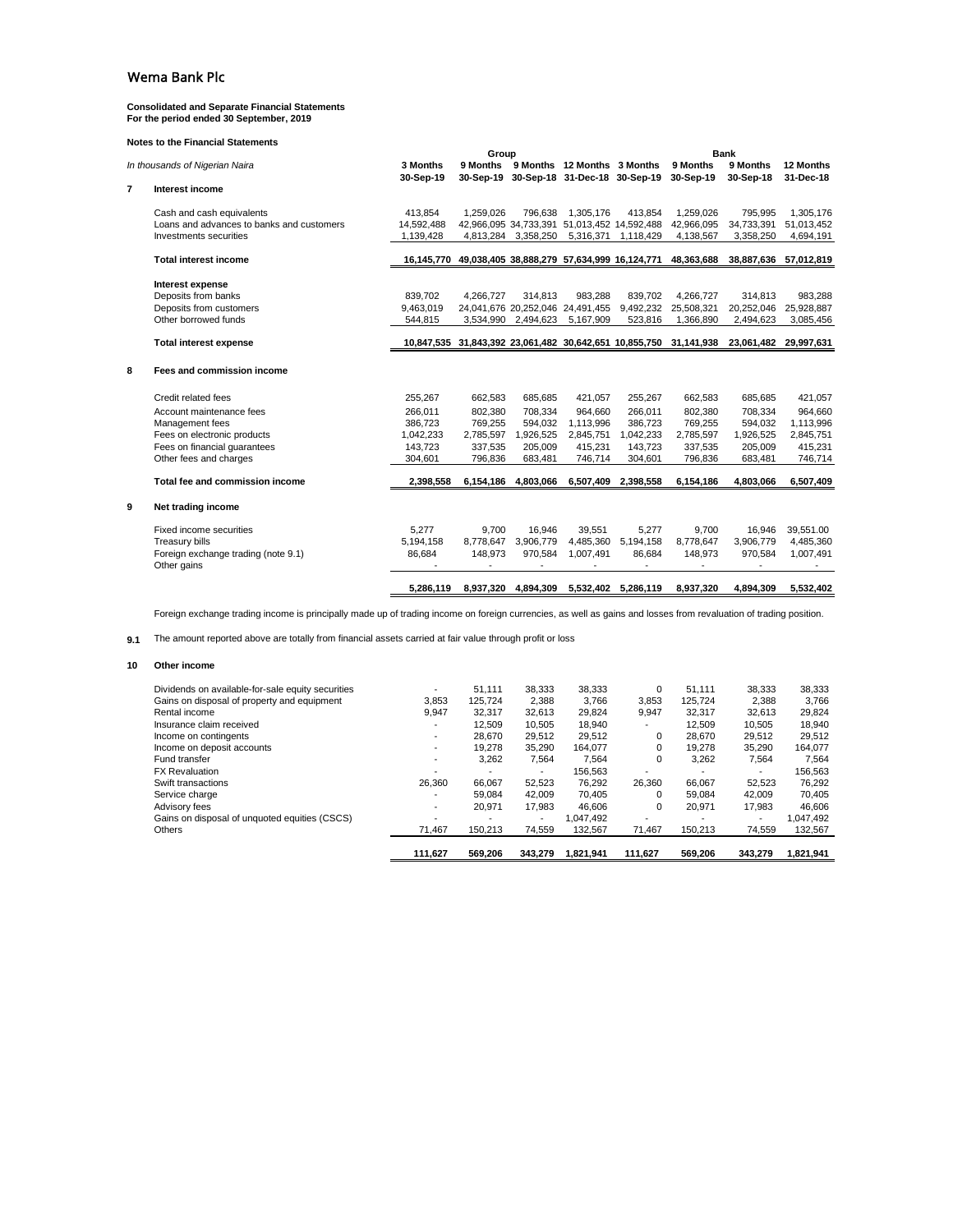#### **Consolidated and Separate Financial Statements For the period ended 30 September, 2019**

**Notes to the Financial Statements**

|     |                                                                   | Group                 |                        |                              |                        | <b>Bank</b>              |                              |                              |                        |
|-----|-------------------------------------------------------------------|-----------------------|------------------------|------------------------------|------------------------|--------------------------|------------------------------|------------------------------|------------------------|
|     |                                                                   | 3 Months              | 9 Months               | 9 Months                     | 12 Months              | 3 Months                 | <b>9 Months</b>              | 9 Months                     | 12 Months              |
| 11  |                                                                   | 30-Sep-19             | 30-Sep-19              | 30-Sep-18                    | 31-Dec-18              | 30-Sep-19                | 30-Sep-19                    | 30-Sep-18                    | 31-Dec-18              |
|     | Impairment loss of financial assets                               |                       |                        |                              |                        |                          |                              |                              |                        |
|     | In thousands of Nigerian Naira                                    |                       |                        |                              |                        |                          |                              |                              |                        |
|     |                                                                   |                       |                        |                              |                        |                          |                              |                              |                        |
|     | Impairment losses on loans and advances                           |                       |                        |                              |                        |                          |                              |                              |                        |
|     | - specific impairment                                             | 811,374               |                        |                              | 858.118                |                          |                              |                              | 858,118                |
|     | - collective impairment<br>- Recoveries on loans                  | (25,650)              | 1,660,598<br>(36, 273) | 498,148<br>(21, 104)         | 2,585,314<br>(20, 796) | 811,374<br>(25,650)      | 1,660,598<br>(36, 273)       | 498,148<br>(21, 104)         | 2,585,314<br>(20, 796) |
|     | Adjusted interest on impaired loans                               | $\blacksquare$        |                        |                              | (421, 162)             | $\overline{\phantom{a}}$ | $\qquad \qquad \blacksquare$ | ٠                            | (421,162)              |
|     | Impairment loss on bonds                                          |                       |                        |                              | 72,699                 | ä,                       |                              |                              | 72,699                 |
|     | Impairment loss on other assets                                   |                       |                        |                              | 338,242                |                          |                              |                              | 338,242                |
|     | IFRS 9 ECL adjustment                                             |                       |                        |                              | 98,122                 | ä,                       |                              | $\blacksquare$               | 98,122                 |
|     |                                                                   | 785,724               | 1,624,325              | 477,044                      | 3,510,537              | 785,724                  | 1,624,325                    | 477,044                      | 3,510,537              |
|     |                                                                   |                       |                        |                              |                        |                          |                              |                              |                        |
| 12  | <b>Personnel expenses</b>                                         |                       |                        |                              |                        |                          |                              |                              |                        |
|     |                                                                   |                       |                        |                              |                        |                          |                              |                              |                        |
|     | Wages and salaries<br>Contributions to defined contribution plans | 2,463,095<br>300,040  | 7,714,504<br>913,999   | 6,257,954<br>716,247         | 9,966,645<br>992,399   | 2,858,662<br>291,571     | 7,714,504<br>913,999         | 6,257,954<br>716,247         | 9,966,645<br>992,399   |
|     | <b>Gratuity Expenses</b>                                          |                       |                        |                              |                        |                          |                              |                              |                        |
|     | Other staff costs                                                 | 597,397               | 1,985,216              | 1,589,549                    | 1,377,774              | 835,486                  | 1,985,216                    | 1,589,549                    | 1,377,774              |
|     |                                                                   | 3,360,532             | 10,613,719             | 8,563,750                    | 12,336,818             | 3,985,719                | 10,613,719                   | 8,563,750                    | 12,336,818             |
|     |                                                                   |                       |                        |                              |                        |                          |                              |                              |                        |
|     |                                                                   |                       |                        |                              |                        |                          |                              |                              |                        |
|     |                                                                   |                       | Group                  |                              |                        |                          | <b>Bank</b>                  |                              |                        |
|     | In thousands of Nigerian Naira                                    | 3 Months<br>30-Sep-19 | 6 Months<br>30-Sep-19  | <b>6 Months</b><br>30-Sep-18 | 12 Months<br>31-Dec-18 | 3 Months<br>30-Sep-19    | <b>6 Months</b><br>30-Sep-19 | <b>6 Months</b><br>30-Sep-18 | 12 Months<br>31-Dec-18 |
|     |                                                                   |                       |                        |                              |                        |                          |                              |                              |                        |
| 13а | Other operating expenses                                          |                       |                        |                              |                        |                          |                              |                              |                        |
|     |                                                                   |                       |                        |                              |                        |                          |                              |                              |                        |
|     | Advertising and marketing<br><b>AMCON Levy</b>                    | 298,750<br>834,866    | 772,526<br>2,324,775   | 786,627<br>1,619,011         | 1,290,508<br>2,452,607 | 298,750<br>834,866       | 772,526<br>2,324,775         | 786,627<br>1,619,011         | 1,290,508<br>2,452,607 |
|     | Auditors remuneration                                             | 45,000                | 135,000                | 137,742                      | 142,742                | 45,000                   | 135,000                      | 137,742                      | 132,742                |
|     | <b>Business Expenses</b>                                          | 83,003                | 251,479                | 210,599                      | 410,365                | 83,003                   | 251,479                      | 210,599                      | 410,365                |
|     | Cash movement expenses                                            | 131,630               | 400,801                | 340,084                      | 492,801                | 131,630                  | 400,801                      | 340,084                      | 492,801                |
|     | Diesel Expenses                                                   | 133,868               | 437,478                | 402,394                      | 757,429                | 133,868                  | 437,478                      | 402,394                      | 757,429                |
|     | <b>Directors Expenses</b>                                         | 8,950                 | 28,550                 | 23,350                       | 106,049                | 8,950                    | 28,550                       | 23,350                       | 106,049                |
|     | Directors fees                                                    | 2,881                 | 50,919                 | 85,161                       | 99,657                 | 2,881                    | 50,919                       | 85,161                       | 99,657                 |
|     | Donations                                                         | 29,250                | 62,574                 | 57,373                       | 79,307                 | 29,250                   | 62,574                       | 57,373                       | 79,307                 |
|     | Electricity                                                       | 60,098                | 203,574                | 180,947                      | 241,322                | 60,098                   | 203,574                      | 180,947                      | 241,322                |
|     | General administrative expenses                                   | 661,161               | 1,207,094              | 1,008,084                    | 988,011                | 661,161                  | 1,207,094                    | 1,008,084                    | 988,011                |
|     | Legal expenses                                                    | 33,381                | 139,158                | 122,981                      | 149,907                | 33,381                   | 139,158                      | 122,981                      | 149,907                |
|     | Insurance                                                         | 80,793                | 225,385                | 189,392                      | 260,523                | 80,793                   | 225,385                      | 189,392                      | 260,523                |
|     | <b>NDIC Premium</b>                                               | 471,212               | 1,271,291              | 843,941                      | 1,190,528              | 471,212                  | 1,271,291                    | 843,941                      | 1,190,528              |
|     | Other premises and equipment costs                                | 141,991               | 428,984                | 359,104                      | 476,706                | 141,991                  | 428,984                      | 359,104                      | 476,706                |
|     | PAYE/Withholding expenses                                         | 2,543                 | 189,608                | 92.090                       | 741,807                | 2.543                    | 189,608                      | 92,090                       | 741,807                |
|     | Printing and stationery                                           | 82,660                | 299,663                | 303,415                      | 380,496                | 82,660                   | 299,663                      | 303,415                      | 380,496                |
|     | Other Professional fees                                           | 225,843               | 666,017                | 660,240                      | 679,320                | 225,843                  | 666,017                      | 660,240                      | 679,320                |
|     | Digital Bank Professional fees                                    | 45,000                | 344,060                | 325,933                      | 345,130                | 45,000                   | 344,060                      | 325,933                      | 345,130                |
|     | Repairs and maintenance                                           | 458,325               | 1,250,966              | 1,092,655                    | 1,874,635              | 458,325                  | 1,250,966                    | 1,092,655                    | 1,874,635              |
|     | Security expenses                                                 | 107,234               | 340,737                | 365,775                      | 592,163                | 107,234                  | 340,737                      | 365,775                      | 592,163                |
|     | Service charge                                                    | 615,923               | 809,832                | 832,908                      | 988,959                | 615,923                  | 809,832                      | 832,908                      | 988,959                |
|     | SMS Expenses & Others                                             | 25,000                | 75,991                 | 17,204                       | 48,129                 | 25,000                   | 75,991                       | 17,204                       | 48,129                 |
|     | Statutory expenses                                                | 2,590                 | 21,920                 | 26,653                       | 39,964                 | 2,590                    | 21,920                       | 26,653                       | 39,964                 |
|     | Technology and alternative channels                               | 729,700               | 1,483,155              | 1,400,485                    | 2,276,268              | 729,700                  | 1,483,155                    | 1,400,485                    | 2,276,268              |
|     | <b>Transport &amp; Communications</b>                             | 126,534               | 392,209                | 393,311                      | 514,323                | 126,534                  | 392,209                      | 393,311                      | 514,323                |
|     |                                                                   | 5,438,186             | 13,813,746 11,877,460  |                              | 17,619,655             | 5,438,186                | 13,813,746                   | 11,877,460                   | 17,609,656             |
|     |                                                                   |                       |                        |                              |                        |                          |                              |                              |                        |
|     |                                                                   |                       |                        |                              |                        |                          |                              |                              |                        |
| 13b | Depreciation and amortization                                     |                       |                        |                              |                        |                          |                              |                              |                        |
|     | Property, plants and equipment                                    | 668,787               | 1,831,384              | 1,651,741                    | 2,207,915              | 668,787                  | 1,831,384                    | 1,651,741                    | 2,207,915              |
|     | Investment property                                               | 237                   | 704                    | 4,198                        | 5,399                  | 237                      | 704                          | 4,198                        | 5,399                  |
|     | Intangible assets                                                 | 127,414               | 368,664                | 294,511                      | 409,254                | 127,414                  | 368,664                      | 294,511                      | 409,254                |
|     |                                                                   | 796,438               | 2,200,752              | 1,950,450                    | 2,622,568              | 796,438                  | 2,200,752                    | 1,950,450                    | 2,622,568              |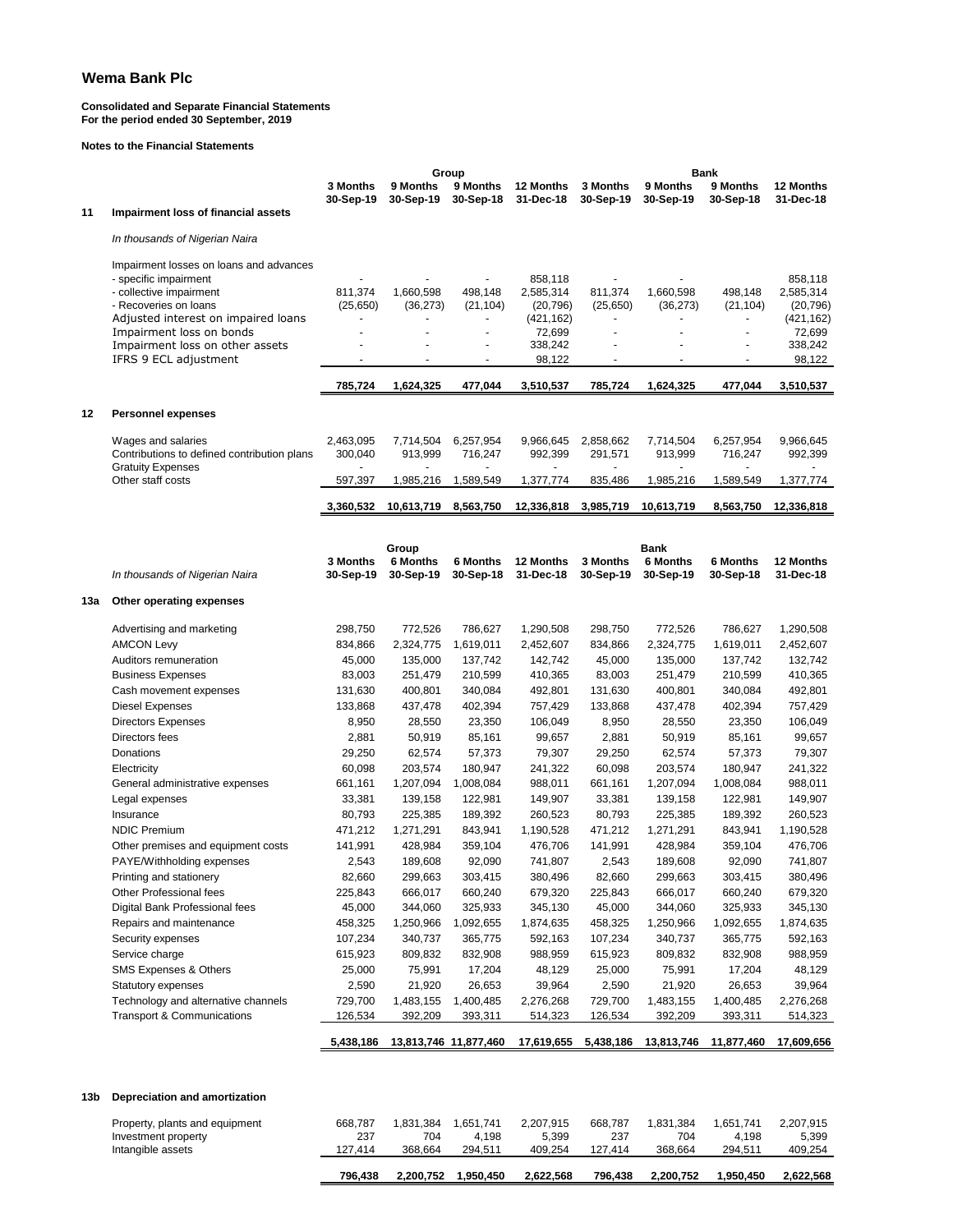#### **Consolidated and Separate Financial Statements For the period ended 30 September, 2019**

#### **Notes to the Financial Statements**

#### **14 Earnings per share**

Basic and diluted earnings per share Basic earnings per share are calculated by dividing the profit for the year attributable to shareholders by the weighted average number of ordinary shares in issue during the year.

The calculation of basic earnings per share as at 30 September 2019 was based on the profit attributable to ordinary shareholders and weighted average number of ordinary shares outstanding :

|    | In thousands                                                                                               |                                       | Group                                 |                                       |                                       | <b>Bank</b>                           |                                       |
|----|------------------------------------------------------------------------------------------------------------|---------------------------------------|---------------------------------------|---------------------------------------|---------------------------------------|---------------------------------------|---------------------------------------|
|    | Weighted average number of ordinary shares -<br>basic;'000                                                 | 38,574,466                            |                                       | 38,574,466 38,574,466 38,574,466      |                                       |                                       | 38,574,466 38,574,466                 |
|    | Profit attributable to ordinary shareholders -basic                                                        |                                       |                                       |                                       |                                       |                                       |                                       |
|    | Profit for the year attributable to equity holders<br>of the Bank '000<br>Earnings per share -basic (Kobo) | 4,088,869<br>14.1                     | 2,644,084<br>9.2                      | 3,326,420<br>8.6                      | 4,115,606<br>14.3                     | 2,643,441<br>9.2                      | 3,359,259<br>8.6                      |
|    |                                                                                                            | 30-Sep-19                             | Group<br>30-Sep-18                    | 31-Dec-18                             | 30-Sep-19                             | <b>Bank</b><br>30-Sep-18              | 31-Dec-18                             |
| 15 | Cash and cash equivalents<br>In thousands of Nigerian Naira                                                |                                       |                                       |                                       |                                       |                                       |                                       |
|    | Cash and balances with banks<br>Unrestricted balances with central bank<br>Money market placements         | 18,030,946<br>8,097,601<br>36,411,850 | 15,414,527<br>5,266,905<br>22,817,500 | 17,114,625<br>6,863,422<br>18,180,366 | 18,030,946<br>8,097,601<br>36,411,850 | 15,440,696<br>5,266,905<br>22,817,500 | 17,114,625<br>6,863,422<br>18,180,366 |
|    | <b>IFRS 9 ECL Adjustment</b>                                                                               | (44,356)<br>62,496,041                |                                       | (35, 614)<br>43,498,932 42,122,799    | (44, 356)<br>62,496,041               | 43,525,101                            | (35,614)<br>42,122,799                |

#### **15b Restricted Deposit with CBN**

This represents mandatory cash deposit held with Central Bank of Nigeria as a regulatory Cash Reserve Requirements (CRR). The CRR rate

was increased from 20% to 22.5% for both private and public sector funds in the year 2016 and the rate has been maintained till the date.

The balance as at end of September 2019 was N95,173,048,000 (N2018 - N58,054,204,000).

Restricted deposits with Central Bank are not available for use in day to day operations.

| 16 | Pledged assets - Held at amoartised cost | 30-Sep-19  | Group<br>30-Sep-18 31-Dec-18 |                       | 30-Sep-19  | <b>Bank</b><br>30-Sep-18 | 31-Dec-18             |
|----|------------------------------------------|------------|------------------------------|-----------------------|------------|--------------------------|-----------------------|
|    | In thousands of Nigerian Naira           |            |                              |                       |            |                          |                       |
|    | Treasury bills (note 16.1)               | 25.723.584 | 4.328.730                    | 6.793.338             | 25.723.584 | 4.328.730                | 6,793,338             |
|    | Bonds (16.2)                             | 18,743,764 |                              | 9,739,699 13,790,095  | 18.743.764 |                          | 9,739,699 13,790,095  |
|    |                                          | 44.467.348 |                              | 14,068,429 20,583,433 | 44,467,348 |                          | 14,068,429 20,583,433 |

16.1 The treasury bills are pledged for clearing activities with the clearing bank and as collection bank for government taxes and electronic card transactions with Federal Inland Revenue Service (FIRS), Nigerian Interbank Settlement System (NIBSS), Interswitch Nigeria Limited and other Interbank transactions. The bank cannot trade on these pledged assets during the period that such assets are committed as pledged.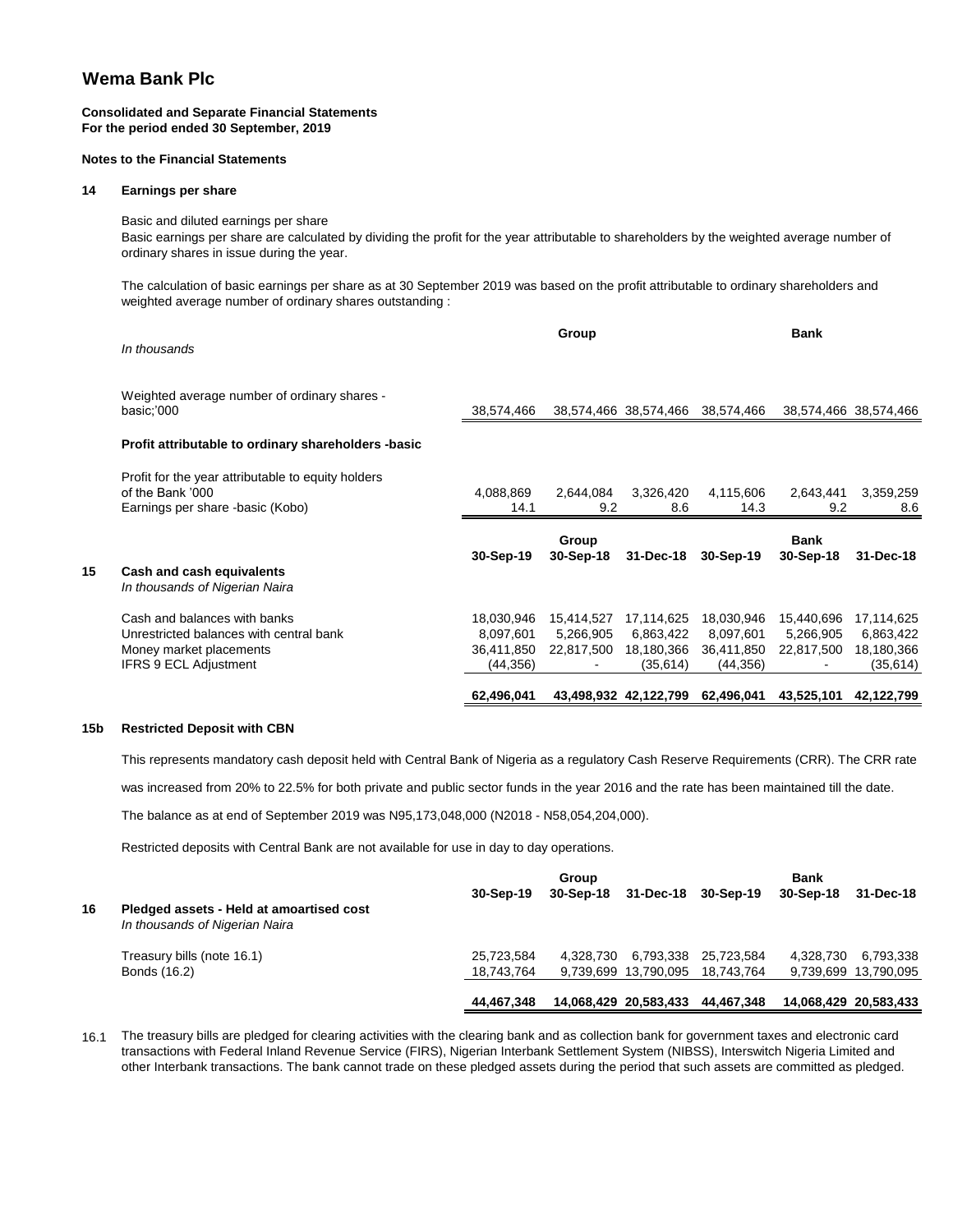#### **Consolidated and Separate Financial Statements For the period ended 30 September, 2019**

#### **Notes to the Financial Statements**

**16.2** The Bonds are pledged as collateral for interbank takings and intervention credit granted to the Bank by the Bank of Industry for the purpose of refinancing existing loans to Small and Medium Scale Enterprises Scheme under secured borrowing with related liability of N2.098billion (2018: N2.998billion) as disclosed in note 30.

|    | In thousands of Nigerian Naira                                                                                                                                                                                                                                                | 30-Sep-19                                                       | Group<br>30-Sep-18                                                                            | 31-Dec-18                                                                                  | 30-Sep-19                                                                        | <b>Bank</b><br>30-Sep-18                                                   | 31-Dec-18                                                                                  |
|----|-------------------------------------------------------------------------------------------------------------------------------------------------------------------------------------------------------------------------------------------------------------------------------|-----------------------------------------------------------------|-----------------------------------------------------------------------------------------------|--------------------------------------------------------------------------------------------|----------------------------------------------------------------------------------|----------------------------------------------------------------------------|--------------------------------------------------------------------------------------------|
| 17 | <b>Investment securities</b>                                                                                                                                                                                                                                                  | 70,937,148                                                      | 66,185,358                                                                                    | 71,617,784                                                                                 | 60,048,573                                                                       | 63,364,705                                                                 | 60,729,209                                                                                 |
|    | Current<br>Non-current                                                                                                                                                                                                                                                        | 47,781,308<br>23,155,840                                        | 41,606,230<br>21,758,475                                                                      | 43,755,275<br>27,862,510                                                                   | 47,781,308<br>12,267,265                                                         | 41,606,230<br>21,758,475                                                   | 43,755,275<br>16,973,934                                                                   |
|    | 17a Investment securities measured at FVTOCI<br><b>Treasury bills</b><br>Equity (see note (i) below)                                                                                                                                                                          | 6,729,367<br>880,074                                            | 989,927<br>142,884                                                                            | 880,074                                                                                    | 6,729,367<br>881,074                                                             | 989,927<br>143,884                                                         | 881,074                                                                                    |
|    |                                                                                                                                                                                                                                                                               | 7,609,441                                                       | 1,132,811                                                                                     | 880,074                                                                                    | 7,610,441                                                                        | 1,133,811                                                                  | 881,074                                                                                    |
|    | 17b Investment securities measured at FVTPL<br>Treasury Bills (see (ii) below)                                                                                                                                                                                                | 24,286,948                                                      | 12,206,969                                                                                    | 11,708,530                                                                                 | 24,286,948                                                                       | 12,206,969                                                                 | 11,708,530                                                                                 |
|    | 17c Investment securities measured at amortised cost<br><b>Treasury Bills</b><br><b>FGN Bonds</b><br>Other Bonds (see (iii) below)<br>Impairment on bond<br>Opening IFRS 9 Adjustment<br><b>IFRS 9 ECL Adjustment</b>                                                         | 16,764,993<br>20,691,951<br>1,590,097<br>(6, 282)<br>39,040,759 | 28,409,334<br>21,820,966<br>2,615,278<br>52,845,578                                           | 32,046,745<br>25,253,421<br>2,044,825<br>(72, 699)<br>(241, 936)<br>(1, 175)<br>59,029,181 | 16,764,993<br>9,802,376<br>1,590,097<br>$\blacksquare$<br>(6, 282)<br>28,151,185 | 28,409,334<br>18,999,313<br>2,615,278<br>50,023,925                        | 32,046,745<br>14,363,846<br>2,044,825<br>(72, 699)<br>(241, 936)<br>(1, 175)<br>48,139,606 |
|    | (i) Equity<br><b>Quoted Investments:</b><br><b>Unquoted Investments:</b><br>Unified Payment Services Limited<br>Central Securities System Nigeria Limited<br>Nigeria Inter-Bank Settlement System<br>WEMA Funding SPV Plc (a)<br>Fair value gain on (FVTOCI) financial assets | 7,474<br>47,482<br>825,118<br>880,074<br>880.074                | 7,474<br>87,928<br>47,482<br>$\blacksquare$<br>$\overline{\phantom{a}}$<br>142,884<br>142.884 | 7,474<br>47,482<br>825,118<br>880,074<br>880.074                                           | 7,474<br>$\blacksquare$<br>47,482<br>1,000<br>825,118<br>881,074<br>881,074      | 7,474<br>87,928<br>47,482<br>1,000<br>$\blacksquare$<br>143,884<br>143,884 | 7,474<br>$\blacksquare$<br>47,482<br>1,000<br>825,118<br>881,074<br>881,074                |

(a) Wema Funding SPV PLC was incorporated on 30 June 2016 and commenced operations on 12 October 2016. The principal activity of the company is to raise or borrow money by the issue of bond or debt instruments and invest the money raised or borrowed in securities or any other investments as the company may deem fit.

(ii) This represents Nigerian Treasury Bills with maturity of less than 360 days; a face value of N124,574,332,000 stated at Fair value through profit or loss.

(iii) Other bonds - these are held to maturity securities for state and corporate entities, stated at amortised cost as shown below: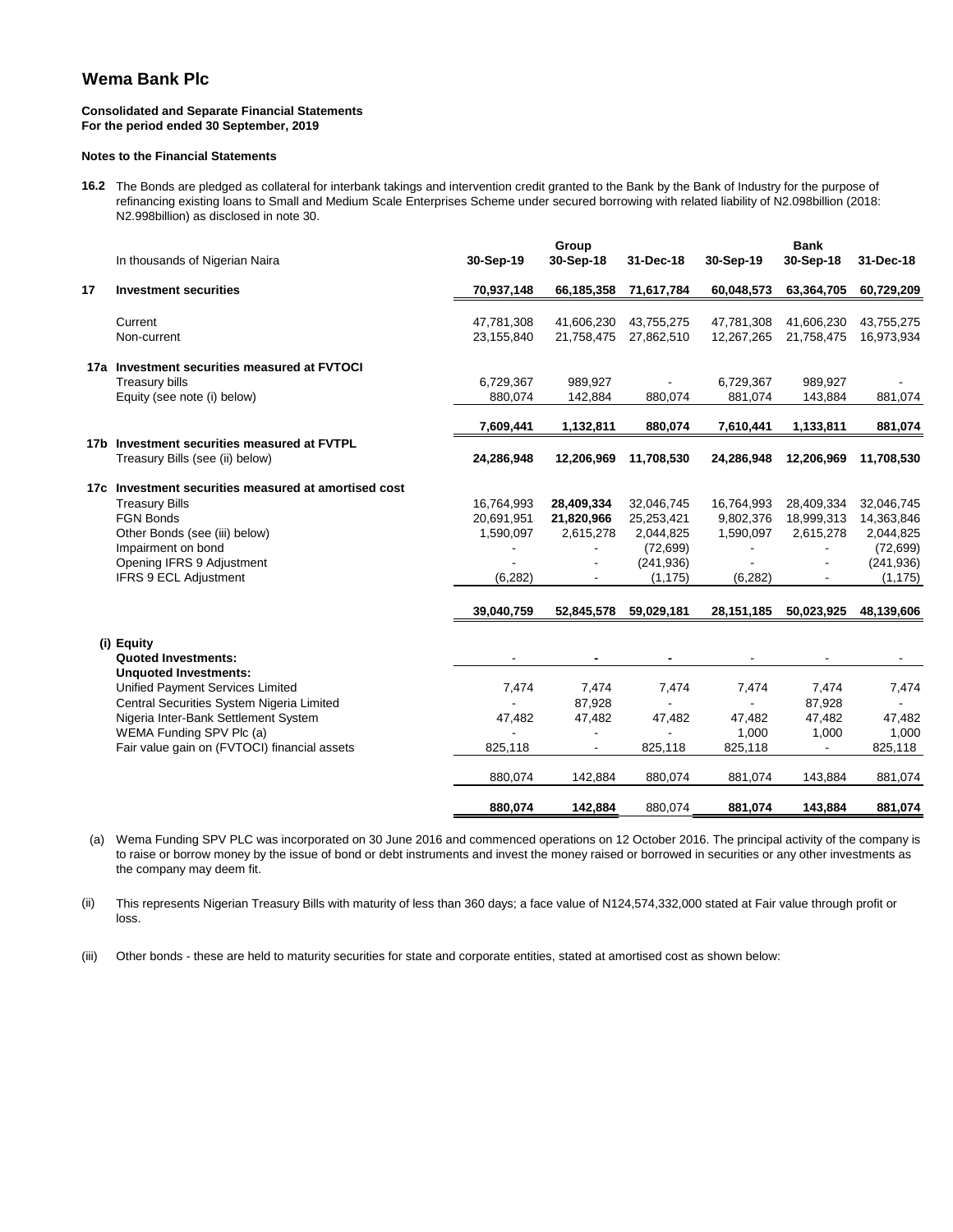#### **Consolidated and Separate Financial Statements For the period ended 30 September, 2019**

#### **Notes to the Financial Statements**

|                    |                                         | 2019      | 2018      |
|--------------------|-----------------------------------------|-----------|-----------|
| <b>CORPORATE</b>   |                                         | N         | N         |
|                    | 7YR: DANA Group Bond Series 1           | 1,071,399 | 1,344,098 |
| <b>STATE BONDS</b> |                                         |           |           |
| 2                  | <b>EKITI State Govt Bond Tranche 11</b> | 298,200   | 371,423   |
| 3                  | <b>ONDO State Govt Bond</b>             | 220,498   | 329,305   |
|                    |                                         |           |           |
|                    |                                         | 518,699   | 700,728   |
|                    |                                         | 1,590,098 | 2,044,826 |

#### **18 Loans and advances to customers at amortised cost**

|                                                                      |                | Group       |               | <b>Bank</b>    |             |               |  |
|----------------------------------------------------------------------|----------------|-------------|---------------|----------------|-------------|---------------|--|
|                                                                      | 30-Sep-19      | 30-Sep-18   | 31-Dec-18     | 30-Sep-19      | 30-Sep-18   | 31-Dec-18     |  |
| In thousands of Nigeria Naira                                        |                |             |               |                |             |               |  |
| Overdrafts                                                           | 30,600,817     | 28,952,665  | 28,517,756    | 30,600,817     | 28,952,665  | 28,517,756    |  |
| <b>Term Loans</b>                                                    | 262,461,757    | 220,904,312 | 231,163,886   | 262,461,757    | 220,904,312 | 231,163,886   |  |
| Advances under finance lease                                         | 4,006,488      | 1,434,624   | 1,902,080     | 4,006,488      | 1,434,624   | 1,902,080     |  |
| Gross loans and receivables                                          | 297,069,062    | 251,291,601 | 261,583,722   | 297,069,062    | 251,291,601 | 261,583,722   |  |
|                                                                      |                |             |               |                |             |               |  |
| Less Allowances for Impairment<br>Opening IFRS 9 adjustment          |                |             | (2,633,426)   |                |             | (2,633,426)   |  |
| Closing IFRS 9 adjustment                                            |                |             | (63, 610)     |                |             | (63, 610)     |  |
| Adjusted interest on impaired loans                                  |                |             | 421,162       |                |             | 421,162       |  |
| Specific Allowances for impairment                                   | (4,701,698)    | (5,544,446) | (5,532,165)   | (4,701,698)    | (5,544,446) | (5,532,165)   |  |
| Collective allowances for impairment                                 | (5,434,193)    | (956, 807)  | (1,586,070)   | (5,434,193)    | (956, 807)  | (1,586,070)   |  |
|                                                                      |                |             |               |                |             |               |  |
|                                                                      | (10, 135, 891) | (6,501,252) | (9, 394, 109) | (10, 135, 891) | (6,501,252) | (9, 394, 109) |  |
| Net loans and advances to customers                                  | 286,933,171    | 244,790,349 | 252,189,613   | 286,933,171    | 244,790,349 | 252,189,613   |  |
| <b>Overdrafts</b>                                                    |                |             |               |                |             |               |  |
| <b>Gross Overdrafts</b>                                              | 30,600,817     | 28,952,665  | 28,517,756    | 30,600,817     | 28.952,665  | 28,517,756    |  |
| Less Allowances for Impairment<br>Specific Allowances for impairment | (1, 416, 451)  | (1,516,451) | (2,716,451)   | (1,416,451)    | (1,516,451) | (1,516,451)   |  |
| Collective allowances for impairment                                 | (1,694,847)    | (219, 454)  | (469, 454)    | (1,694,847)    | (219, 454)  | (219, 454)    |  |
|                                                                      |                |             |               |                |             |               |  |
|                                                                      | (3, 111, 298)  | (1,735,904) | (3, 185, 905) | (3, 111, 298)  | (1,735,904) | (1,735,905)   |  |
| <b>Net Overdrafts</b>                                                | 27,489,519     | 27,216,761  | 25,331,851    | 27,489,519     | 27,216,761  | 26,781,851    |  |
|                                                                      |                |             |               |                |             |               |  |
| <b>Term Loans</b><br><b>Gross Term Loans</b>                         |                | 220,904,312 | 231, 163, 886 |                | 220,904,312 | 231, 163, 886 |  |
|                                                                      | 262,461,757    |             |               | 262,461,757    |             |               |  |
| Less Allowances for Impairment                                       |                |             |               |                |             |               |  |
| Specific Allowances for impairment                                   | (3,080,470)    | (3,909,210) | (4,888,048)   | (3,080,470)    | (3,909,210) | (6, 172, 803) |  |
| Collective allowances for impairment                                 | (3,616,567)    | (715,205)   | (1,094,467)   | (3,616,567)    | (715, 205)  | (1, 344, 467) |  |
|                                                                      | (6,697,037)    | (4,624,415) | (5,982,515)   | (6,697,037)    | (4,624,415) | (7, 517, 270) |  |
| <b>Net Term Loans</b>                                                | 255,764,720    | 216,279,897 | 225, 181, 371 | 255,764,720    | 216,279,897 | 223,646,616   |  |
|                                                                      |                |             |               |                |             |               |  |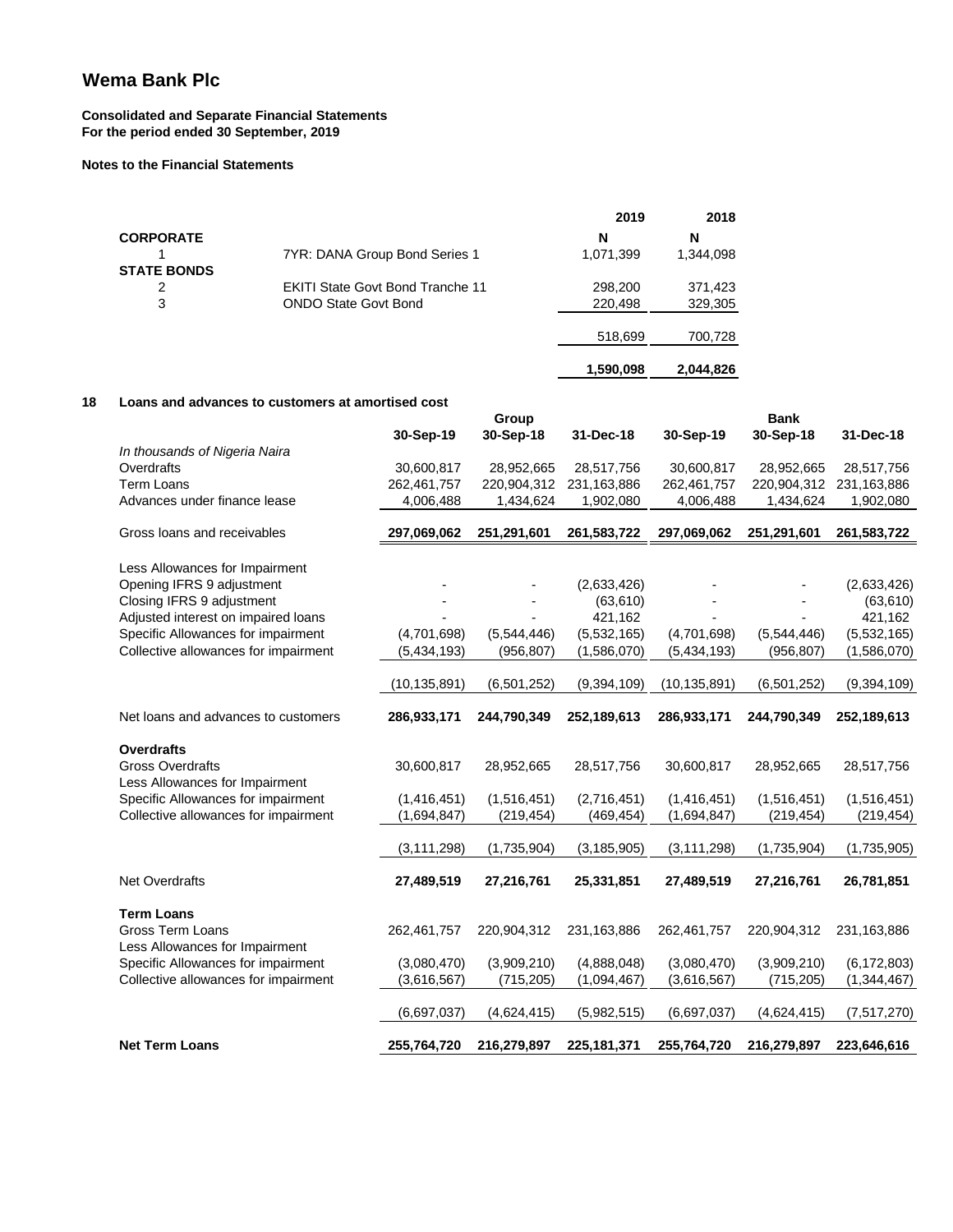#### **Consolidated and Separate Financial Statements For the period ended 30 September, 2019**

#### **Notes to the Financial Statements**

| <b>Advance Under Finance Lease</b>              |             | Group       |             |             | <b>Bank</b> |             |
|-------------------------------------------------|-------------|-------------|-------------|-------------|-------------|-------------|
| In thousands of Nigerian Naira                  | 30-Sep-19   | 30-Sep-18   | 31-Dec-18   | 30-Sep-19   | 30-Sep-18   | 31-Dec-18   |
| Gross Advance<br>Less Allowances for Impairment | 4,006,488   | 1,434,624   | 1,902,080   | 4,006,488   | 1,434,624   | 1,902,080   |
| Specific Allowances for impairment              | (204, 777)  | (118, 785)  | (203,540)   | (204,777)   | (118, 785)  | (118,785)   |
| Collective Allowances for impairment            | (122, 779)  | (22,149)    | (22,149)    | (122,779)   | (22, 149)   | (22, 149)   |
|                                                 |             |             |             |             |             |             |
|                                                 | (327, 556)  | (140, 934)  | (225,689)   | (327,556)   | (140,934)   | (140,934)   |
| Net advances                                    | 3,678,932   | 1,293,690   | 1,676,391   | 3,678,932   | 1,293,690   | 1,761,146   |
| <b>Total Loans and Advances</b>                 |             |             |             |             |             |             |
| Current                                         | 174,412,334 | 128,634,873 | 138,926,994 | 174,412,334 | 128,634,873 | 138,926,994 |
| Non-current                                     | 122,656,728 | 122,656,728 | 122,656,728 | 122,656,728 | 122,656,728 | 122,656,728 |
|                                                 | 297,069,062 | 251,291,601 | 261,583,722 | 297,069,062 | 251,291,601 | 261,583,722 |

| Credit portfolio      |              |              |              |                     |              |              |  |  |  |
|-----------------------|--------------|--------------|--------------|---------------------|--------------|--------------|--|--|--|
|                       |              | 2019         |              |                     |              |              |  |  |  |
| <b>ECL staging</b>    | Stage 1      | Stage 2      | Stage 3      | <b>Purchased</b>    |              |              |  |  |  |
|                       | 12-month ECL | Lifetime ECL | Lifetime ECL | credit-<br>impaired | <b>Total</b> | <b>Total</b> |  |  |  |
|                       | N'million    | N'million    | N'million    | N'million           | N'million    | N'million    |  |  |  |
| Credit grade          |              |              |              |                     |              |              |  |  |  |
| Investment grade      | 286,575      | 2,743        | 2,048        | $\Omega$            | 291,366      | 169,715      |  |  |  |
| Speculative grade     | 941          |              | 4,760        |                     | 5,703        | 91,869       |  |  |  |
| Gross carrying amount | 287,516      | 2,745        | 6,808        | 0                   | 297,069      | 261,584      |  |  |  |
| Loss allowance        | 5,391        | 43           | 4,702        |                     | 10,136       | 9,394        |  |  |  |
| Carrying amount       | 282,125      | 2,702        | 2,106        | 0                   | 286,933      | 252,190      |  |  |  |

|                                          |                  | Term      | <b>Advances</b><br>under<br>finance |               |
|------------------------------------------|------------------|-----------|-------------------------------------|---------------|
|                                          | <b>Overdraft</b> | Loan      | lease                               | <b>Totals</b> |
| In thousands of Nigerian Naira           |                  |           |                                     |               |
| Balance as at 1 January 2019             | 2,685,904        | 6,482,515 | 225,689                             | 9,394,109     |
| Specific impairment                      | 2,216,450        | 3,027,725 | 203,540                             | 5,447,716     |
| Collective impairment                    | 469,454          | 3,454,790 | 22,149                              | 3,946,393     |
| Reclass from Regulatory Risk Reserve     | 555,207          |           |                                     |               |
| Additional impairment for the year       | 50,926           | 464,584   | 4,704                               | 520,214       |
| Specific impairment                      | (363,727)        | 453,746   | 4,092                               |               |
| Collective impairment                    | 706,459          | 161,777   | 100,630                             | 520,214       |
| Written off in the year as uncollectible | (399,999)        | (401,001) | (2,855)                             | (803, 855)    |
| Amounts recovered during the year        | (36,273)         |           |                                     | (36, 273)     |
| Balance as at 30 September 2019          | 3,111,298        | 6,697,037 | 327,557                             | 10,135,892    |
| Specific impairment                      | 1,416,451        | 3,080,470 | 204,777                             | 4,701,699     |
| Collective impairment                    | 1,694,847        | 3,616,567 | 122,779                             | 5,434,193     |

#### **Contingent Liabilities & Commitments:**

|                     |            | Group      |            |            | <b>Bank</b> |            |  |  |
|---------------------|------------|------------|------------|------------|-------------|------------|--|--|
|                     | 30-Sep-19  | 30-Sep-18  | 31-Dec-18  | 30-Sep-19  | 30-Sep-18   | 31-Dec-18  |  |  |
| Financial guarantee | 69,565,295 | 54,427,127 | 49,408,931 | 69,565,295 | 54,427,127  | 49,408,931 |  |  |
| Other contingent    | 14,138,027 | 15,209,191 | 13,511,352 | 14,138,027 | 15,209,191  | 13,511,352 |  |  |
|                     | 83,703,321 | 69,636,318 | 62,920,283 | 83,703,321 | 69,636,318  | 62,920,283 |  |  |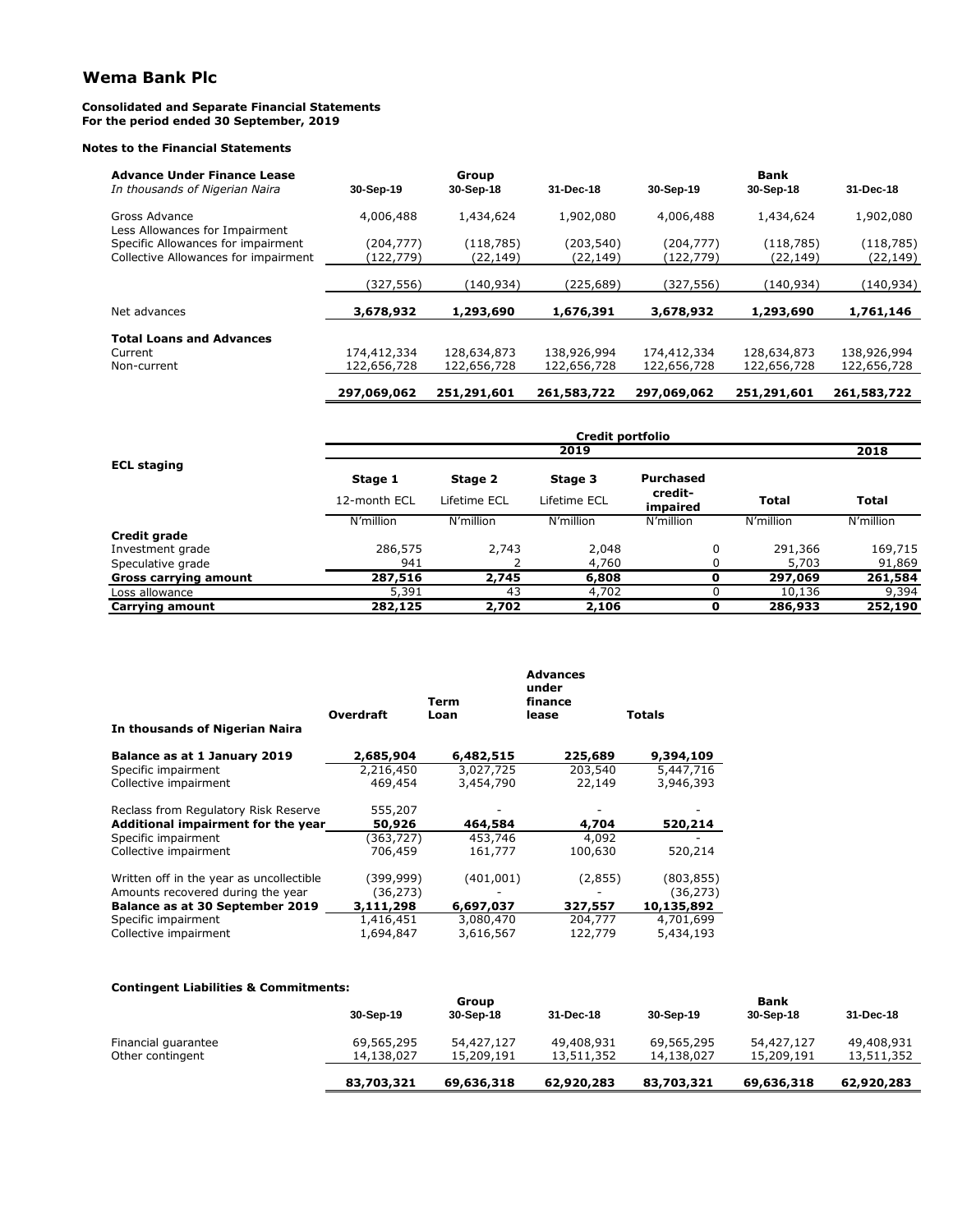#### **Consolidated and Separate Financial Statements For the period ended 30 September, 2019**

#### **Notes to the Financial Statements**

| 19 | <b>Investment properties</b>            |        | Group<br>31-Dec-18<br>30-Sep-19<br>30-Sep-18 |            |        | <b>Bank</b><br>30-Sep-19<br>30-Sep-18<br>31-Dec-18 |            |  |  |
|----|-----------------------------------------|--------|----------------------------------------------|------------|--------|----------------------------------------------------|------------|--|--|
|    | In thousands of Nigeria Naira           |        |                                              |            |        |                                                    |            |  |  |
|    | Cost                                    |        |                                              |            |        |                                                    |            |  |  |
|    | Balance at 1 January 2019               | 47,079 | 280,633                                      | 280,633    | 47,079 | 280,633                                            | 280,633    |  |  |
|    | Additions                               |        |                                              |            |        |                                                    |            |  |  |
|    | Write -off                              |        |                                              | (233, 554) |        |                                                    | (233, 554) |  |  |
|    | <b>Disposals</b>                        | -      |                                              |            |        |                                                    |            |  |  |
|    | Balance at 30 Sep 2019                  | 47,079 | 280,633                                      | 47,079     | 47,079 | 280,633                                            | 47,079     |  |  |
|    | Accumulated depreciation and impairment |        |                                              |            |        |                                                    |            |  |  |
|    | Balance at 1 January 2019               | 6,807  | 234,962                                      | 234,962    | 6,807  | 234,962                                            | 234,962    |  |  |
|    | Charge for the year                     | 704    | 4,198                                        | 5,399      | 704    | 4,198                                              | 5,399      |  |  |
|    | Write -off                              |        |                                              | (233, 554) |        |                                                    | (233, 554) |  |  |
|    | Disposals                               |        |                                              |            |        |                                                    |            |  |  |
|    | Balance at 30 Sep 2019                  | 7,512  | 239,160                                      | 6,807      | 7,512  | 239,160                                            | 6,807      |  |  |
|    |                                         |        |                                              |            |        |                                                    |            |  |  |
|    | Cost                                    | 47,079 | 280.633                                      | 47,079     | 47,079 | 280,633                                            | 47,079     |  |  |
|    | Accumulated depreciation                | 7,512  | 239,160                                      | 6,807      | 7,512  | 239,160                                            | 6,807      |  |  |
|    |                                         | 39,568 | 41,473                                       | 40,273     | 39,568 | 41,473                                             | 40,273     |  |  |

(i) Investment properties represent land and buildings that are not substantially occupied by the bank but held for investment purposes. Investment properties are carried at cost less accumulated depreciation and impairment losses in accordance with the cost model. Investment properties are depreciated over a useful life of 50 years with a nil residual value. Had investment property been carried at fair value, the fair value as at 30 September 2019 would have been N72,033,200.00 (31 December 2018: N103,305,825.08).

(ii) On 19 December, 2013 the Central Bank of Nigeria issued a circular that all deposit money banks should dispose off all the investment properties in their books on or before 30 June, 2014. The directors are aware of this directive and all necessary efforts is being made to ensure compliance. Although the directors are committed to a plan to sell the asset as directed by the Central bank of Nigeria; however, the asset requires some process to be in place before disposal and this we have initiated. Hence, the sale is not expected to qualify for recognition as a completed sale within one year from the date of classification.

Consequently, the assets were not classified as Held for sale as the stipulated criteria in IFRS 5 regarding this has not been met.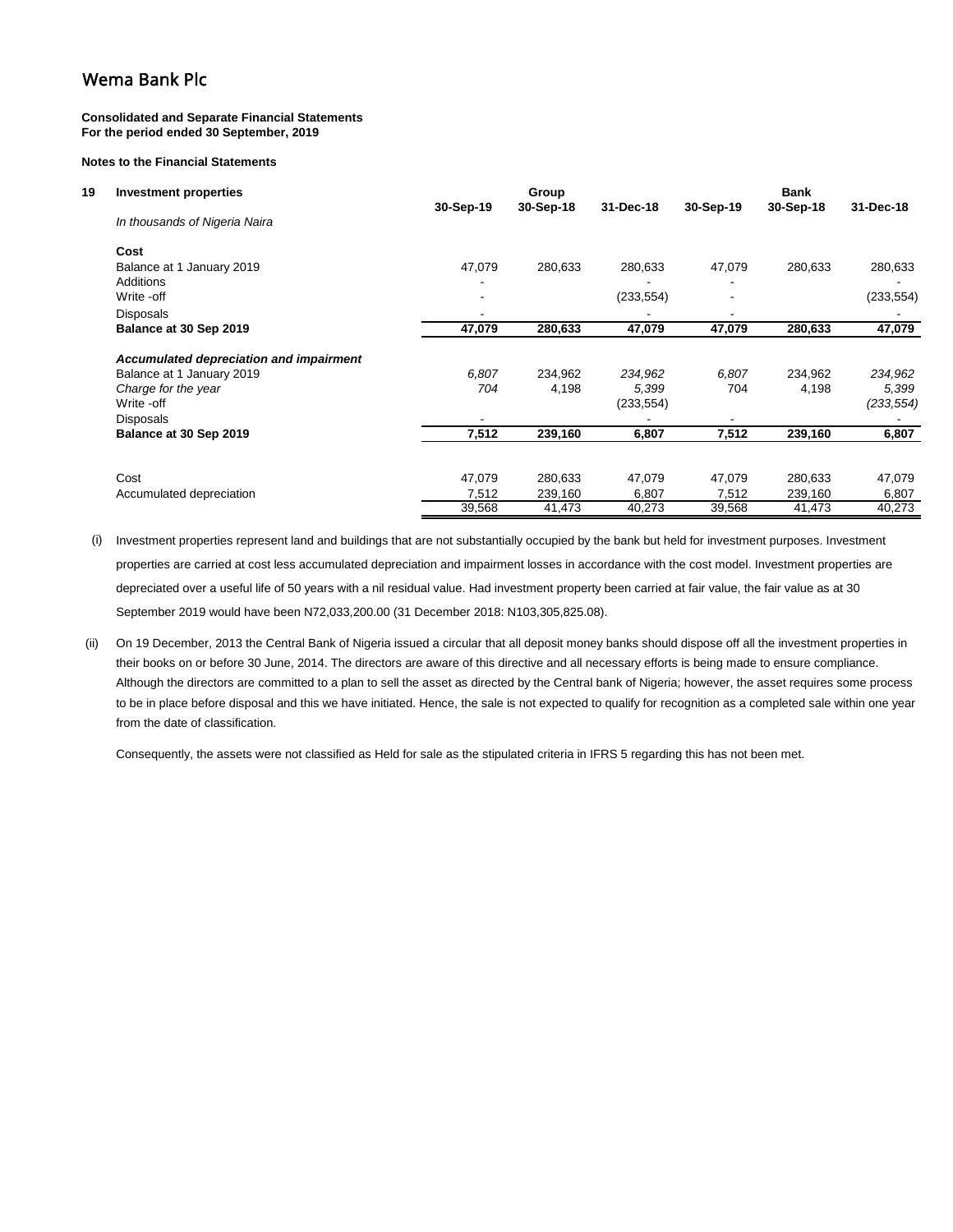#### **Consolidated and Separate Financial Statements For the period ended 30 September, 2019**

## **20 Property and equipment**

## **Group / Bank**

| In thousands of Nigerian Naira (000s)     | Land      | <b>Buildings</b> | <b>Furniture &amp;</b><br><b>Office</b><br>Equipment | <b>Motor</b><br>vehicles | Computer<br><b>Equipment</b> | Work in<br><b>Progress</b> | <b>Total</b> |
|-------------------------------------------|-----------|------------------|------------------------------------------------------|--------------------------|------------------------------|----------------------------|--------------|
| Cost                                      |           |                  |                                                      |                          |                              |                            |              |
| Balance at 1 January 2019                 | 1,295,911 | 15,822,468       | 6,779,414                                            | 2,314,087                | 7,042,609                    | 1,811,324                  | 35,065,813   |
| Additions                                 | 80,750    | 683,400          | 771,016                                              | 981,215                  | 2,332,645                    | (887, 475)                 | 3,961,551    |
| Reclassification from WIP                 |           |                  |                                                      |                          |                              |                            |              |
| Transfer to software (note 21)            |           |                  |                                                      |                          |                              |                            |              |
| Transfer to prepaid expenses              |           |                  |                                                      |                          |                              |                            |              |
| Disposals                                 |           | (57,915)         | (16,990)                                             | (24,142)                 | (373,733)                    |                            | (472,780)    |
| Balance at 30 Sep 2019                    | 1,376,661 | 16,447,953       | 7,533,440                                            | 3,271,159                | 9,001,521                    | 923,850                    | 38,554,584   |
| Accumulated depreciation and impairment   |           |                  |                                                      |                          |                              |                            |              |
| Balance at 1 January 2019                 |           | 4,662,373        | 4,733,308                                            | 1,600,677                | 5,466,760                    |                            | 16,463,117   |
| Charge for the year                       | ۰         | 238,259          | 593,083                                              | 219,637                  | 780,405                      | $\blacksquare$             | 1,831,383    |
| Disposals                                 |           | (6,985)          | (22, 804)                                            | (330, 233)               | (16, 581)                    |                            | (376, 603)   |
| Transfer to Capital Reduction (note 30.1) |           |                  |                                                      |                          |                              |                            |              |
| Balance at 30 Sep 2019                    | ٠         | 4,893,647        | 5,303,587                                            | 1,490,080                | 6,230,584                    |                            | 17,917,897   |
| Carrying amounts                          |           |                  |                                                      |                          |                              |                            |              |
| Balance at 1 January 2019                 | 1,295,911 | 11,160,095       | 2,046,107                                            | 713,410                  | 1,575,850                    | 1,811,324                  | 18,602,696   |
| Balance at 30 Sep 2019                    | 1,376,661 | 11,554,306       | 2,229,854                                            | 1,781,079                | 2,770,937                    | 923,850                    | 20,636,686   |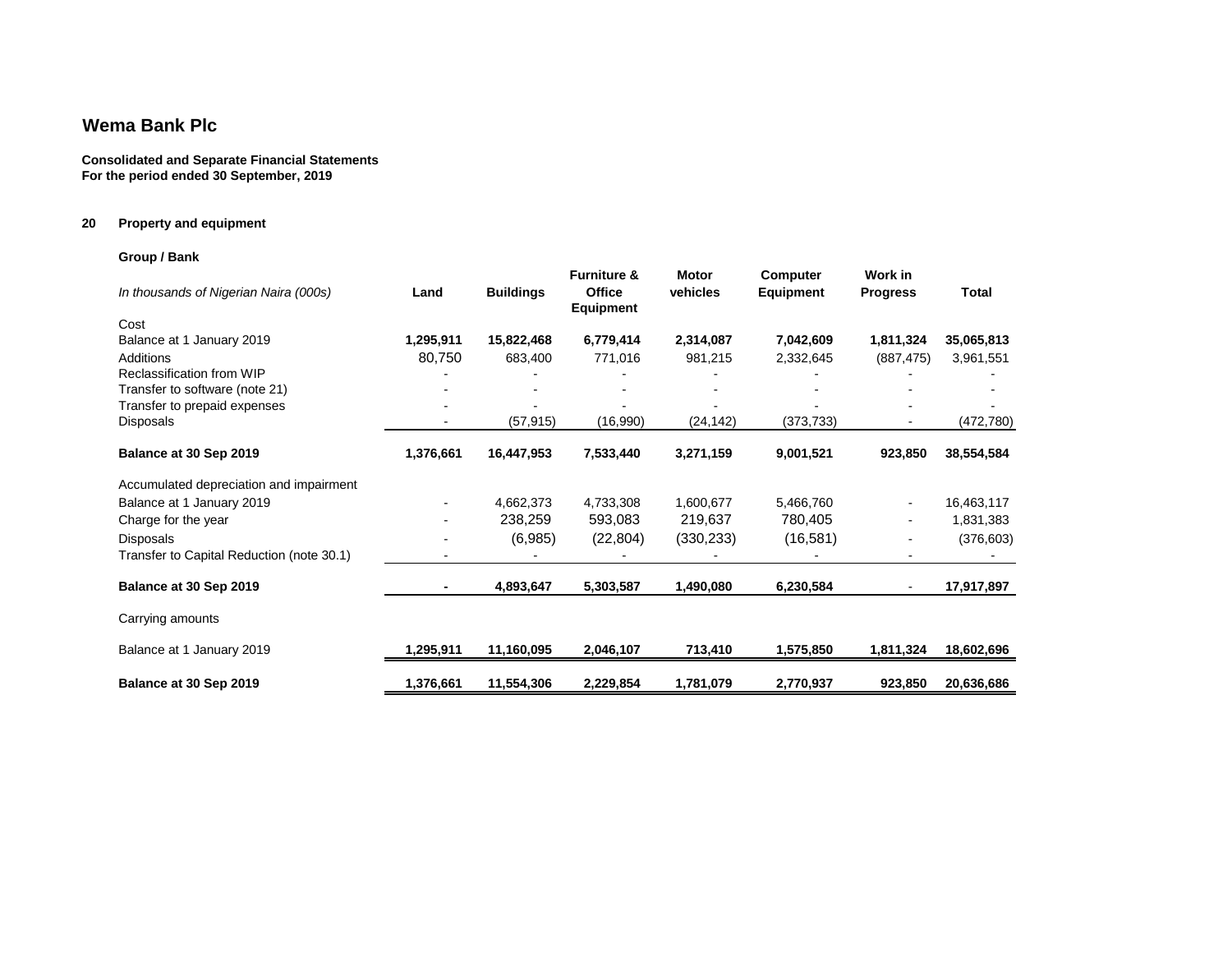## **Property and equipment**

## **Group / Bank**

| In thousands of Nigerian Naira (000s)     | Land      | <b>Buildings</b> | <b>Furniture &amp;</b><br><b>Office</b><br>Equipment | <b>Motor</b><br>vehicles | <b>Computer</b><br><b>Equipment</b> | Work in<br><b>Progress</b> | Total      |
|-------------------------------------------|-----------|------------------|------------------------------------------------------|--------------------------|-------------------------------------|----------------------------|------------|
| Cost                                      |           |                  |                                                      |                          |                                     |                            |            |
| Balance at 1 January 2018                 | 1,225,581 | 14,697,341       | 6,090,524                                            | 1,952,289                | 6,378,768                           | 1,372,248                  | 31,716,751 |
| Additions                                 | 70,330    | 1,125,127        | 940,447                                              | 515,714                  | 667,065                             | 439,076                    | 3,757,759  |
| Transfer to software (note 21)            |           |                  |                                                      |                          |                                     |                            |            |
| Transfer to prepaid expenses              |           |                  | 437                                                  |                          |                                     |                            | 437        |
| Disposals                                 |           |                  | (251, 994)                                           | (153, 916)               | (3,223)                             |                            | (409, 134) |
| Balance at 31 December 2018               | 1,295,911 | 15,822,468       | 6,779,414                                            | 2,314,087                | 7,042,609                           | 1,811,324                  | 35,065,813 |
| Accumulated depreciation and impairment   |           |                  |                                                      |                          |                                     |                            |            |
| Balance at 1 January 2018                 |           | 4,362,690        | 4,299,245                                            | 1,485,545                | 4,490,482                           |                            | 14,637,962 |
| Charge for the year                       |           | 300,312          | 673,447                                              | 255,527                  | 978,629                             |                            | 2,207,914  |
| Adjustments                               |           | (629)            |                                                      |                          |                                     |                            |            |
| Disposals                                 |           |                  | (239, 385)                                           | (140, 395)               | (2,351)                             |                            | (382, 131) |
| Transfer to Capital Reduction (note 30.1) |           |                  |                                                      |                          |                                     |                            |            |
| Balance at 31 December 2018               |           | 4,662,373        | 4,733,308                                            | 1,600,677                | 5,466,760                           |                            | 16,463,117 |
| Carrying amounts                          |           |                  |                                                      |                          |                                     |                            |            |
| Balance at 1 January 2018                 | 1,225,581 | 10,334,651       | 1,791,279                                            | 466,744                  | 1,888,286                           | 1,372,248                  | 17,078,789 |
| Balance at 31 December 2018               | 1,295,911 | 11,160,095       | 2,046,107                                            | 713,410                  | 1,575,850                           | 1,811,324                  | 18,602,696 |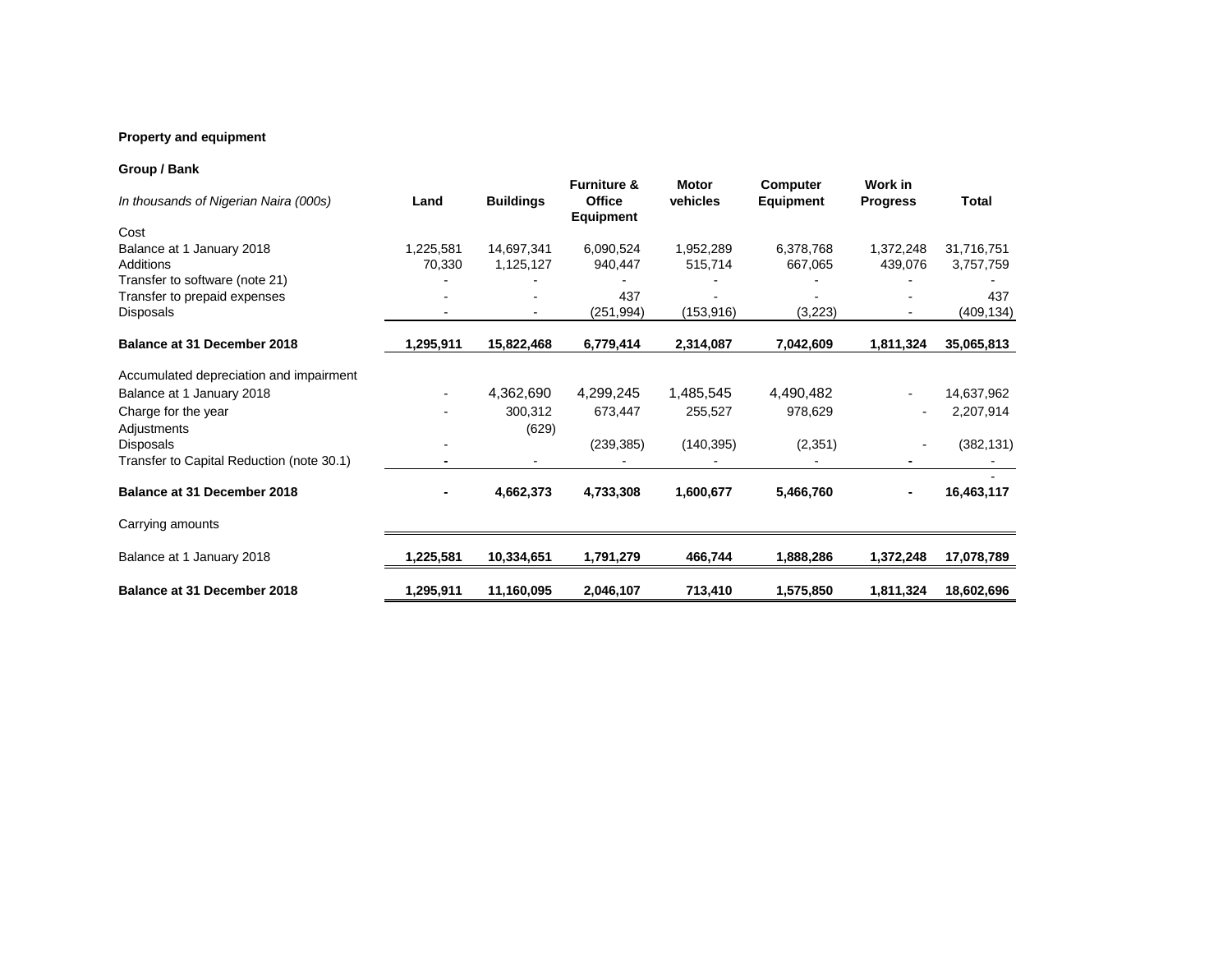#### **Consolidated and Separate Financial Statements For the period ended 30 September, 2019**

|    | In thousands of Nigerian Naira                 | 30-Sep-19 | Group<br>30-Sep-18 | 31-Dec-18 | 30-Sep-19 | Bank<br>30-Sep-18 | 31-Dec-18 |
|----|------------------------------------------------|-----------|--------------------|-----------|-----------|-------------------|-----------|
| 21 | Intangible assets                              |           |                    |           |           |                   |           |
|    | Cost                                           |           |                    |           |           |                   |           |
|    | Cost 1 January, 2019                           | 4,197,401 | 3,619,870          | 3,619,870 | 4,197,401 | 3,619,870         | 3,619,870 |
|    | <b>Additions</b>                               | 286,180   | 236,842            | 577,531   | 286.180   | 236,842           | 577,531   |
|    | Transfer from property and equipment (note 20) |           |                    |           |           |                   |           |
|    | Transfer to computer equipment                 |           |                    |           |           |                   |           |
|    | Balance at 30 Sep 2019                         | 4,483,581 | 3,856,712          | 4,197,401 | 4,483,581 | 3,856,712         | 4,197,401 |
|    | <b>Amortization and impairment losses</b>      |           |                    |           |           |                   |           |
|    | Cost 1 January, 2019                           | 3,270,010 | 2,860,778          | 2,860,778 | 3,270,010 | 2,860,778         | 2,860,778 |
|    | Amortization for the year                      | 368,664   | 294,489            | 409.232   | 368,664   | 294,489           | 409,232   |
|    | Transfer to Capital Reduction (note 30i)       |           |                    |           |           |                   |           |
|    | Balance at 30 Sep 2019                         | 3,638,675 | 3,155,267          | 3,270,010 | 3,638,675 | 3,155,267         | 3,270,010 |
|    | <b>Carrying amounts</b>                        | 844,906   | 797,890            | 927,391   | 844,906   | 797,890           | 927,391   |

The intangible assets have got finite lives and are amortised over the higher of 3 years or the contractual licensing period. No impairment losses were recognised against intangible assets. The authorised and contracted capital commitments as at the balance sheet date was nil (31 December 2018 nil) There were no capitalised borrowing costs related to the acquisition of intangible assets during the year (31 December 2018: nil).

#### **22 Deferred tax assets and liabilities**

#### (a) Recognised deferred tax assets and liabilities Deferred tax assets and liabilities are attributable to the following:

|                                            |            | Group      |                                         |                  | <b>Bank</b>              | 31-Dec-18             |
|--------------------------------------------|------------|------------|-----------------------------------------|------------------|--------------------------|-----------------------|
|                                            | 30-Sep-19  | 30-Sep-18  | 31-Dec-18                               | 30-Sep-19        | 30-Sep-18                |                       |
| In thousands of Nigerian Naira             |            |            |                                         |                  |                          |                       |
| At 1 January 2019                          | 20.206.217 | 21.269.702 | 21.269.702                              | 20.206.217       | 21,269,702               | 21,269,702            |
| Write down<br>Capital Reduction (note 30i) | $\sim$     | -<br>-     | (1,063,485)<br>$\overline{\phantom{a}}$ | $\sim$<br>$\sim$ | $\sim$<br>$\blacksquare$ | (1,063,485)<br>$\sim$ |
| <b>Closing balance</b>                     | 20,206,217 | 21.269.702 | 20.206.217                              | 20.206.217       | 21.269.702               | 20,206,217            |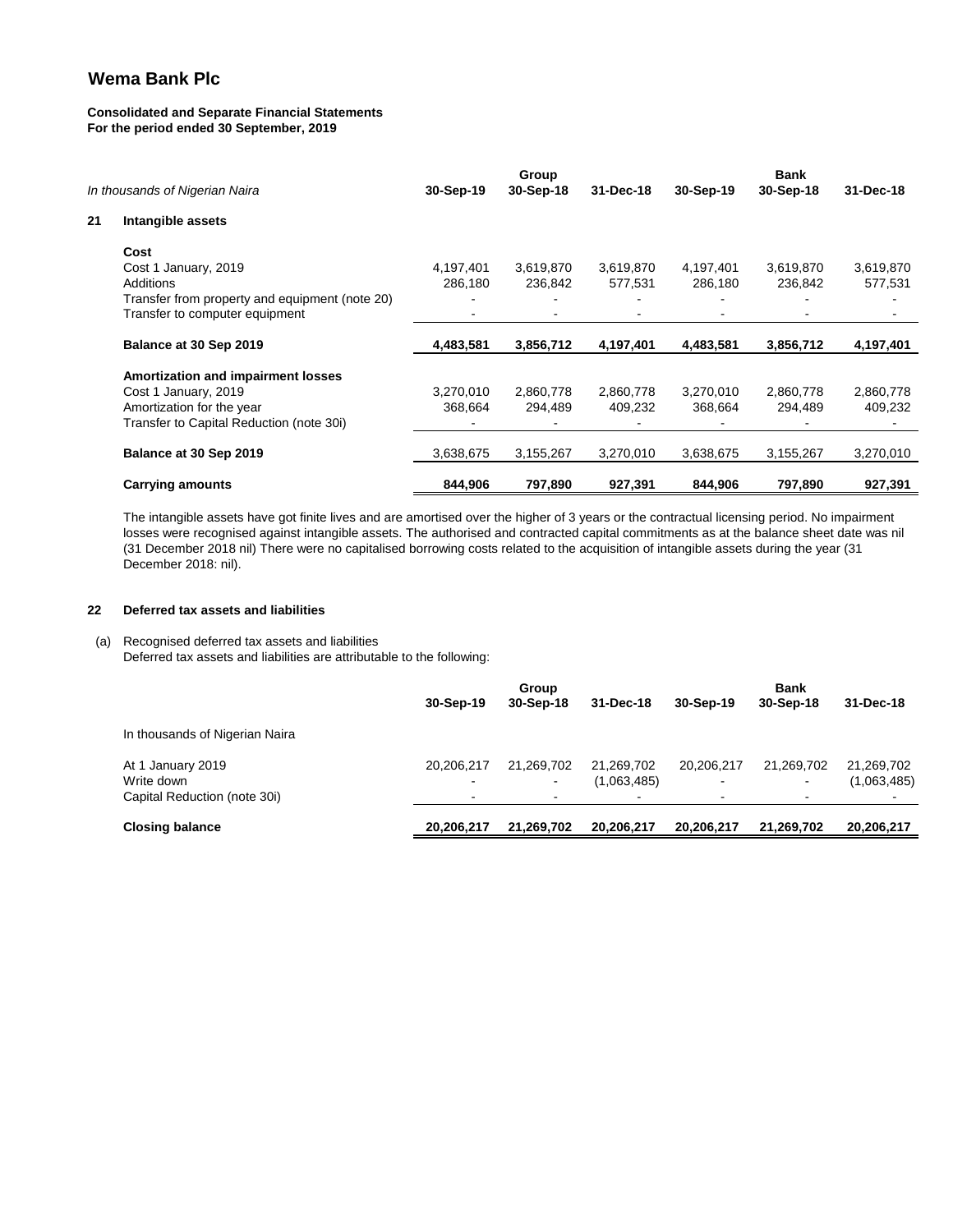#### **Consolidated and Separate Financial Statements For the period ended 30 September, 2019**

*In thousands of Nigerian Naira*

| In thousands of Nigerian Naira       |                                                     | Group                    |                      |                      |                          |                                     |
|--------------------------------------|-----------------------------------------------------|--------------------------|----------------------|----------------------|--------------------------|-------------------------------------|
|                                      | 30-Sep-19                                           | 30-Sep-18                | 31-Dec-18            | 30-Sep-19            | 30-Sep-18                | 31-Dec-18                           |
| <b>Other assets</b>                  |                                                     |                          |                      |                      |                          |                                     |
| Accounts receivables                 | 29,085                                              | 3,191,908                | 3,269,568            | 29,085               | 3,247,964                | 3,269,568                           |
| Prepayments                          | 5,424,686                                           | 3,717,438                | 1,311,633            | 5,424,686            | 3,717,438                | 1,311,633                           |
| Stock                                | 826,345                                             | 486,297                  | 558,870              | 826,345              | 486,297                  | 558,870                             |
| <b>Collaterised Placement</b>        | 52,917                                              | 52,917                   | 52,917               | 52,917               | 52,917                   | 52,917                              |
| <b>Clearing Balance</b>              | 465,915                                             | 185,667                  | 405,250              | 465,915              | 185,667                  | 405,250                             |
| Fraud & Burglary                     | 554,733                                             | 528,547                  | 545,918              | 554,733              | 528,547                  | 545,918                             |
| CBN Special Reserve (see 23.1 below) | 677,214                                             | 10,677,214               | 677,214              | 677,214              | 10,677,214               | 677,214                             |
| <b>AGSMEIS Investment with CBN</b>   | 115,058                                             | 115,058                  | 115,058              | 115,058              | 115,058                  | 115,058                             |
| <b>Card Receivables</b>              | 2,841,374                                           | 2,681,560                | 833,931              | 2,841,374            | 2,681,560                | 833,931                             |
| <b>FBN Settlement</b>                |                                                     | 0                        | 42,838               |                      | 0                        | 42,838                              |
| <b>Other Settlements</b>             |                                                     |                          | 395,707              |                      | 0                        | 395,707                             |
| <b>Others</b>                        | 119,515                                             | 146,421                  | 91,079               | 119,515              | 146,421                  | 91,079                              |
|                                      | 11,106,842                                          | 21,783,027               | 8,299,983            | 11,106,842           | 21,839,083               | 8,299,983                           |
| Specific impairment on other assets  | (1,263,697)                                         | (3,961,418)              | (3,840,077)          | (1,263,697)          | (3,961,418)              | (3,840,077)                         |
|                                      | 9,843,145                                           | 17,821,609               | 4,459,906            | 9,843,145            | 17,877,665               | 4,459,906                           |
|                                      |                                                     |                          |                      |                      |                          | 3,621,834                           |
|                                      |                                                     |                          |                      |                      |                          | 218,243                             |
| Transfer from investment             |                                                     |                          |                      |                      |                          |                                     |
| <b>Closing balance</b>               | 1,263,697                                           | 3,961,418                | 3,840,077            | 1,263,697            | 3,961,418                | 3,840,077                           |
|                                      | At 1 January 2019<br>Allowance made during the year | 3,840,077<br>(2,576,380) | 3,621,834<br>339,584 | 3,621,834<br>218,243 | 3,840,077<br>(2,576,380) | <b>Bank</b><br>3,621,834<br>339,584 |

#### **23.1 CBN Special Reserve**

The balance represents amount debited to the bank's current account with CBN as eligibility contribution to the Special Intervention Reserve for the Real Sector Support Facility (RSSF). The RSSF will be used to support start-ups and expansion financing needs of priority sectors of the economy to expand the industrial base and consequently diversify the economy. Draw down will be subject to banks contribution to the Special Intervention Reserve (SIR) with the CBN. The Facility shall be administered at an all-in interest rate/charge of 9 per cent per annum payable on quarterly basis. The CBN shall release the fund to DMBs at 1% interest rate.

| 24              | Deposits from banks                                       | 30-Sep-19   | Group<br>30-Sep-18 | 31-Dec-18   | 30-Sep-19   | <b>Bank</b><br>30-Sep-18 | 31-Dec-18   |
|-----------------|-----------------------------------------------------------|-------------|--------------------|-------------|-------------|--------------------------|-------------|
|                 | In thousands of Nigeria Naira                             |             |                    |             |             |                          |             |
|                 | Money market deposits (Items in course of collection      | 21,744,600  | 12,500,000         |             | 21,744,600  | 12,500,000               |             |
| 25              | <b>Deposits from customers</b>                            |             |                    |             |             |                          |             |
| 25a             | <b>Retail customers:</b>                                  |             |                    |             |             |                          |             |
|                 | Term deposits                                             | 66,761,874  | 59,619,386         | 59,091,417  | 66,761,874  | 59,619,386               | 59,091,417  |
|                 | Current deposits                                          | 32,608,537  | 14,755,555         | 18,303,142  | 32,608,537  | 14,755,555               | 18,303,142  |
|                 | Savings                                                   | 70,094,962  | 55,884,856         | 62,891,853  | 70,094,962  | 55,884,856               | 62,891,853  |
|                 | <b>Corporate customers:</b>                               |             |                    |             |             |                          |             |
|                 | Term deposits                                             | 181,203,834 | 145,265,247        | 129,353,423 | 181,203,834 | 145,265,247              | 129,353,423 |
|                 | Current deposits                                          | 87,286,790  | 73,780,490         | 83,747,802  | 87,336,872  | 73,806,659               | 83,862,198  |
|                 | <b>Others</b>                                             | 18,808,741  | 12,972,510         | 15,812,131  | 18,808,741  | 12,972,510               | 15,812,131  |
|                 |                                                           | 456,764,738 | 362,278,044        | 369,199,768 | 456,814,820 | 362,304,213              | 369,314,164 |
| 25 <sub>b</sub> | The maturity profile of customers' deposit is as follows: |             |                    |             |             |                          |             |
|                 | Under 3 months                                            | 288,129,143 | 187,683,072        | 254,333,031 | 288,179,225 | 187,709,241              | 254,359,200 |
|                 | 3 - 6months                                               | 76,294,152  | 42,494,518         | 50,122,360  | 76,294,152  | 42,494,518               | 50,122,360  |
|                 | $6 - 12$ months                                           | 14,749,365  | 35,000,486         | 11,924,196  | 14,749,365  | 35,000,486               | 11,924,196  |
|                 | Over 12months                                             | 77,592,078  | 97,099,968         | 52,908,409  | 77,592,078  | 97,099,968               | 52,908,409  |
|                 |                                                           | 456,764,738 | 362,278,044        | 369,287,995 | 456,814,820 | 362,304,213              | 369,314,164 |

At 30 September 2019 N77.5billion (31 December 2018: N52.9billion) of deposits from customers are expected to be settled more than 12 months after the reporting date.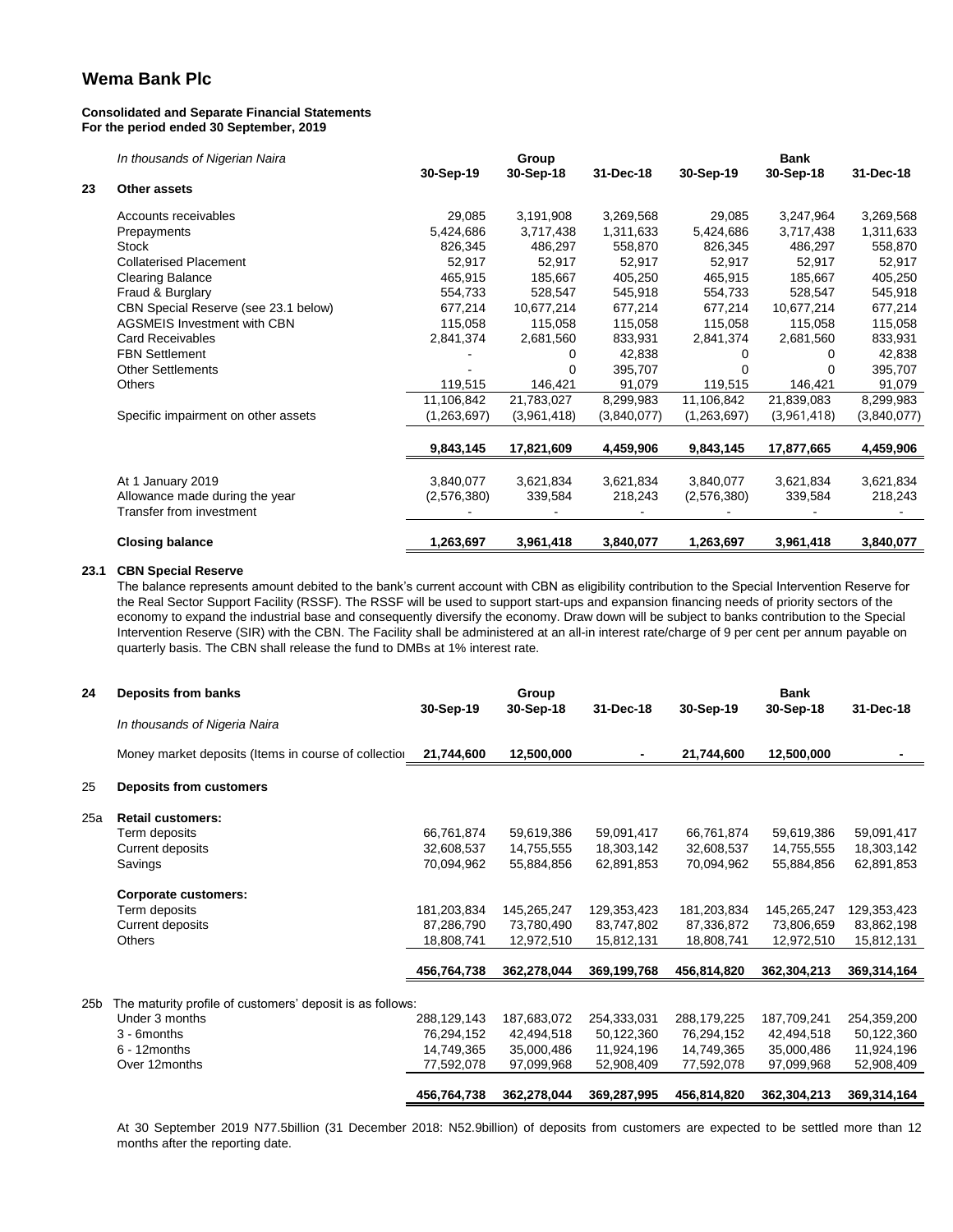### **Consolidated and Separate Financial Statements For the period ended 30 September, 2019**

|      |                                                   |                     | <b>Bank</b>              |                   |                   |           |                   |
|------|---------------------------------------------------|---------------------|--------------------------|-------------------|-------------------|-----------|-------------------|
| 26   | In thousands of Nigerian Naira<br><b>Taxation</b> | $30-Sep-19$<br>2019 | 30-Sep-18                | 31-Dec-18<br>2018 | 30-Sep-19<br>2019 | 30-Sep-18 | 31-Dec-18<br>2018 |
| 26.1 | Income tax expense                                |                     |                          |                   |                   |           |                   |
|      | Company income tax                                | 600,550             | 415,170                  | 351,751           | 600,550           | 415,170   | 351,751           |
|      | <b>Education Tax</b>                              |                     | ٠                        | ٠                 |                   |           |                   |
|      | NITDA Levy                                        | 50.032              | ۰                        | 56.054            | 50.032            | ۰.        | 56,054            |
|      | <b>Capital Gains Tax</b>                          |                     | $\overline{\phantom{0}}$ | ٠                 |                   |           |                   |
|      | (Over) / Under provision                          |                     |                          |                   |                   |           |                   |
|      | Current Income Tax expense                        | 650.582             | 415,170                  | 407,805           | 650.582           | 415,170   | 407,805           |
|      | Deferred tax expenses                             | (0)                 | $\overline{\phantom{a}}$ | 1,063,485         | (0)               |           | 1,063,485         |
|      |                                                   | 650,582             | 415,170                  | 1,471,290         | 650.582           | 415,170   | 1,471,290         |

The income tax expense for the year can be reconciled to the accounting profit as follows:

|                                               | Group<br>30-Sep-19<br>2019 | 30-Sep-18  | Group<br>31-Dec-18<br>2018 | <b>Bank</b><br>30-Sep-19<br>2019 | 30-Sep-18  | <b>Bank</b><br>31-Dec-18<br>2018 |
|-----------------------------------------------|----------------------------|------------|----------------------------|----------------------------------|------------|----------------------------------|
| Profit before tax from continuing operations  | 4.731.188                  | 3,056,645  | 4,797,710                  | 4,757,925                        | 3.056.002  | 4,830,543                        |
| Income tax expense calculated at 30%          |                            |            |                            |                                  |            |                                  |
| $(2018.30\%)$                                 | 1.427.378                  | 916.801    | 1,449,165                  | 1,427,378                        | 916.801    | 1,449,165                        |
| Effect of income that is exempt from taxation | (776, 148)                 | (501, 631) | (385, 680)                 | (776, 148)                       | (501, 631) | (385, 680)                       |
| Effect of expenses that are not deductible in | $\overline{\phantom{0}}$   |            |                            |                                  |            |                                  |
| determining taxable profit                    |                            |            |                            |                                  |            |                                  |
| Education tax at 2% of assessable profit      |                            |            |                            |                                  |            |                                  |
| Effect of concessions and other allowances)   |                            |            |                            |                                  |            | -                                |
| Minimum tax adjustment                        | $\blacksquare$             | ۰.         | 351.751                    |                                  | ۰          | 351,751                          |
| Information technology tax levy adjustment    |                            |            | 56,054                     |                                  |            | 56,054                           |
|                                               | 651.230                    | 415.169    | 1.471.290                  | 651.230                          | 415.169    | 1,471,290                        |

|      |                                |           | Group                         |            |           | <b>Bank</b> |                     |  |
|------|--------------------------------|-----------|-------------------------------|------------|-----------|-------------|---------------------|--|
|      |                                |           | 30-Sep-19 30-Sep-18 31-Dec-18 |            | 30-Sep-19 |             | 30-Sep-18 31-Dec-18 |  |
| 26.2 | <b>Current tax liabilities</b> |           |                               |            |           |             |                     |  |
|      | At 1 January                   | 429.079   | 359.878                       | 359,878    | 429.079   | 359,878     | 359,878             |  |
|      | Payment during the year        | (73, 484) | (338.604)                     | (338, 604) | (73, 484) | (338, 604)  | (338, 604)          |  |
|      | Charge for the year            | 650.582   | 415.169                       | 407,805    | 650.582   | 415.169     | 407,805             |  |
|      | <b>Closing balance</b>         | 1.006.177 | 436.443                       | 429.079    | 1,006,177 | 436.443     | 429.079             |  |

The charge for taxation is based on the provision of the Company Income Tax Act Cap C21 LFN 2004. Education Tax is based on 2% of the assessable profit for the year in accordance with the Education Tax Act CAP E4 LFN 2004. NITDA levy is based on 1% of profit before tax in accordance with NITDA levy Act 2007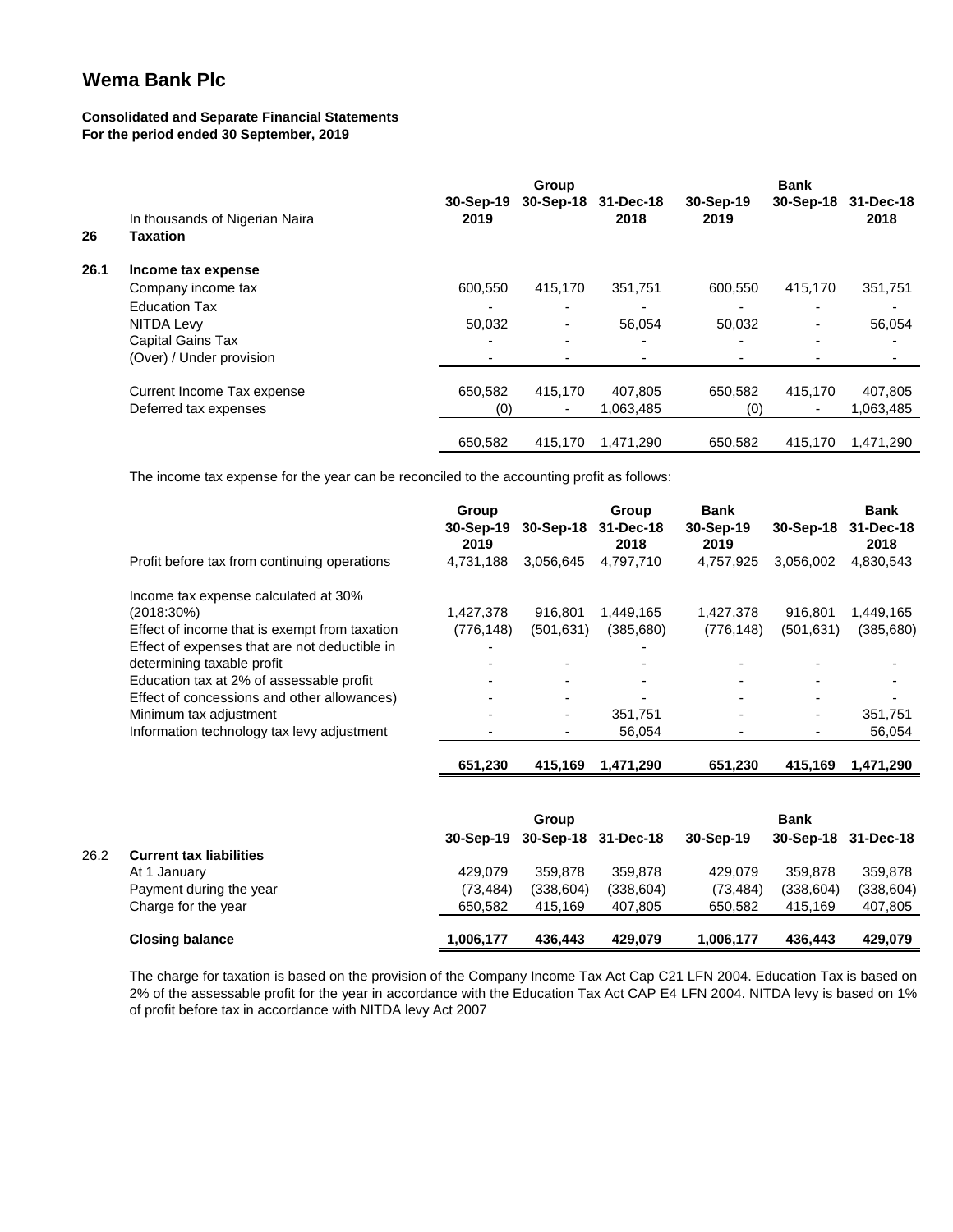#### **Consolidated and Separate Financial Statements For the period ended 30 September, 2019**

**27 Other liabilities**

|     |                                         |            | Group      |            |            | <b>Bank</b> |            |
|-----|-----------------------------------------|------------|------------|------------|------------|-------------|------------|
|     | In thousands of Nigerian Naira          | 30-Sep-19  | 30-Sep-18  | 31-Dec-18  | 30-Sep-19  | 30-Sep-18   | 31-Dec-18  |
|     | <b>Financial Liabilities</b>            |            |            |            |            |             |            |
|     | Creditors and accruals                  | 2,307,147  | 1,052,305  | 647,648    | 2,307,147  | 1,052,305   | 647,648    |
|     | <b>Staff Deductions</b>                 | 406,670    | 130,228    | 118,892    | 406,670    | 130,228     | 118,892    |
|     | Provision for Others                    | 686,388    | 300,920    | 236,388    | 686,388    | 300,920     | 236,388    |
|     | Amcon Levy                              |            |            | 277,300    |            |             | 277,300    |
|     | Other current liabilities               | 207,699    | 193,732    | 157,693    | 180,268    | 184,639     | 92,686     |
|     | Insurance Claim                         | 79,464     | 22,982     | 70,635     | 79,464     | 22,982      | 70,635     |
|     | <b>Swift Payables</b>                   | 81,891     | 29,001     | 75,997     | 81,891     | 29,001      | 75,997     |
|     | <b>Western Union</b>                    | 32,293     | 19,308     | 45,860     | 32,293     | 19,308      | 45,860     |
|     | <b>Salary Suspense</b>                  | 183,624    | 109,220    | 155,041    | 183,624    | 109,220     | 155,041    |
|     | Accounts payable                        | 637,228    | 540,400    | 595,884    | 637,228    | 540,400     | 595,884    |
|     | Electronic products payable             | 673,092    | 309,987    | 425,679    | 673,092    | 309,987     | 425,679    |
|     | Certified cheques                       | 1,519,191  | 1,179,562  | 1,196,631  | 1,519,191  | 1,179,562   | 1,196,631  |
|     | Customer deposits for letters of credit | 8,833,222  | 3,445,093  | 4,585,784  | 8,833,222  | 3,445,093   | 4,585,784  |
|     | <b>Discounting Line</b>                 | 13,208,759 | 11,129,665 | 12,841,871 | 13,208,759 | 11,129,665  | 12,841,871 |
|     | <b>FBN Settlement</b>                   | 3,433      | ٠          |            | 3,433      |             |            |
|     | <b>Other Settlements</b>                | 1,528,791  | 515,058    |            | 1,528,791  | 515,058     |            |
|     | Remittances                             | 956,530    | 452,134    | 540,155    | 956,530    | 452,134     | 540,155    |
|     |                                         | 31,345,422 | 19,429,595 | 21,971,458 | 31,317,991 | 19,420,502  | 21,906,452 |
|     | <b>Non-Financial Liabilities</b>        |            |            |            |            |             |            |
|     | Litigation claims provision (i)         | 270,575    | 76,435     | 196,435    | 270,575    | 76,435      | 196,435    |
|     | Other payables                          | 1,127,182  | 335,900    | 669,710    | 1,127,182  | 335,900     | 669,710    |
|     |                                         |            |            |            |            |             |            |
|     |                                         | 32,743,179 | 19,841,930 | 22,837,603 | 32,715,748 | 19,832,837  | 22,772,597 |
| (i) | Movement in litigation claims provision |            |            |            |            |             |            |
|     | Opening balance                         | 196,435    | 76,435     | 76,435     | 196,435    | 76,435      | 76,435     |
|     | Additions                               | 74,140     |            | 120,000    | 74,140     |             | 120,000    |
|     | Payment                                 |            |            |            |            |             |            |
|     | Provision no longer required            |            |            |            |            |             |            |
|     |                                         | 270.575    | 76,435     | 196,435    | 270.575    | 76,435      | 196,435    |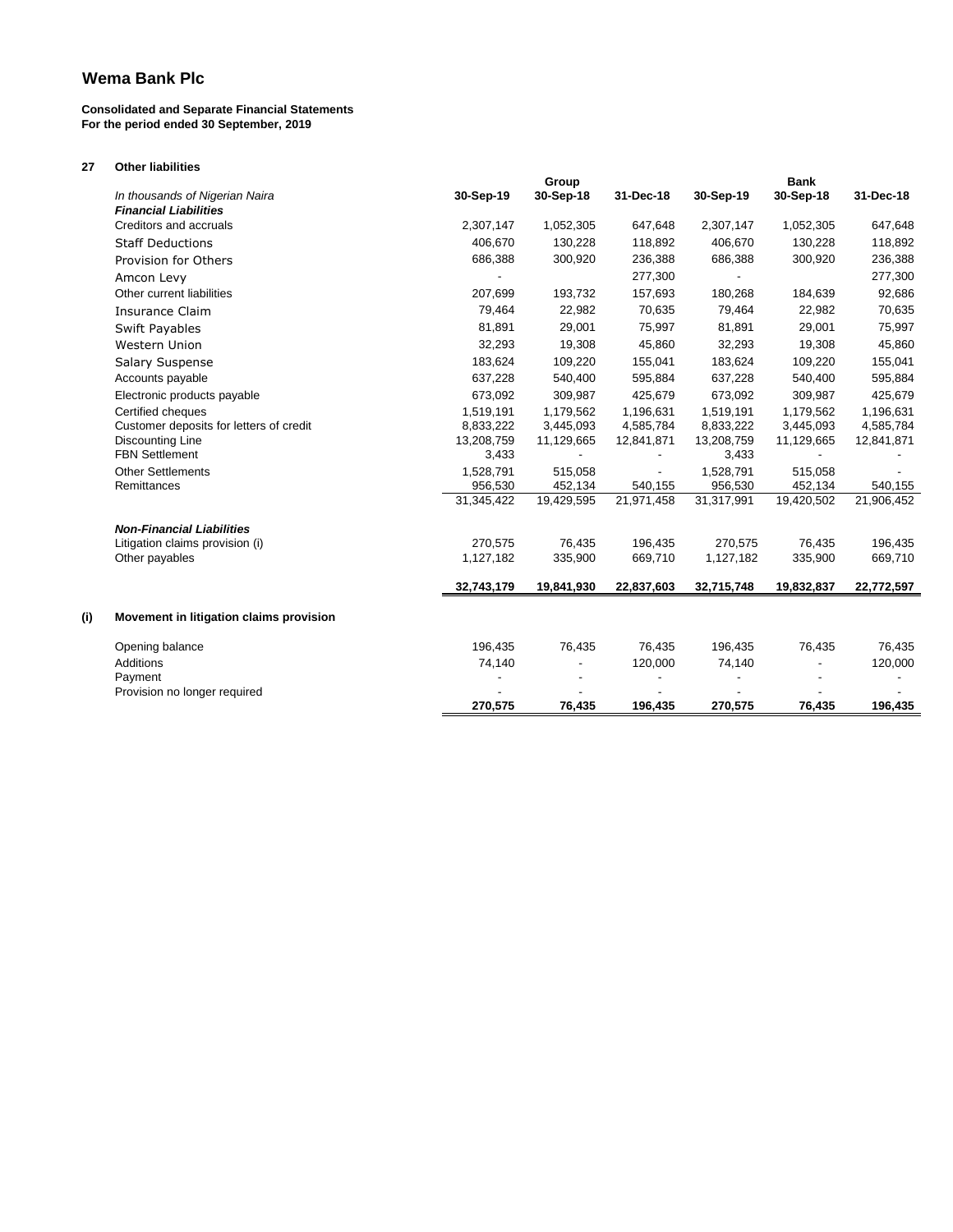#### **Consolidated and Separate Financial Statements For the period ended 30 September, 2019**

|    | In thousands of Nigerian Naira  |                          | <b>Bank</b>              |            |            |            |            |
|----|---------------------------------|--------------------------|--------------------------|------------|------------|------------|------------|
| 28 | Other borrowed funds            | 30-Sep-19                | 30-Sep-18                | 31-Dec-18  | 30-Sep-19  | 30-Sep-18  | 31-Dec-18  |
|    | Due to BOI (see (i) below)      | 2,098,269                | 2,998,490                | 2.776.464  | 2,098,269  | 2,998,490  | 2,776,464  |
|    | CBN Agric. Ioan (see iii below) | 825.234                  | 894.967                  | 825.234    | 825.234    | 894.967    | 825.234    |
|    | CBN MSMEDF (see iv below)       | 572.189                  | 656.118                  | 1.000.112  | 572.189    | 656.118    | 1,000,112  |
|    | Wema SPV (see v below)          | 24,096,462               | 6.515.861                | 24,676,317 | 13,048,769 | 3,684,110  | 13,628,623 |
|    | National Housing Fund           | 83,261                   | 93,669                   | 93,638     | 83.261     | 93.669     | 93,638     |
|    | Shelter Afrique (see vii below) | 2,012,389                | 2,382,722                | 2,938,327  | 2,012,389  | 2,382,722  | 2,938,327  |
|    | <b>AFDB</b>                     | 4.890.105                | 4.595.250                | 5.639.386  | 4.890.105  | 4.595.250  | 5,639,386  |
|    | ICD                             | $\overline{\phantom{a}}$ | 6.196.707                | 7.493.845  | 0          | 6.196.707  | 7,493,845  |
|    | AGSMEIS/RSSF/DBN                | 11,034,804               | $\overline{\phantom{a}}$ | 5,395      | 11,034,804 |            | 5,395      |
|    |                                 | 45.612.713               | 33.732.775               | 45.448.718 | 34.565.020 | 30.901.024 | 34.401.024 |

(i) The amount represents an intervention credit granted to the Bank by the Bank of Industry (BOI), a company incorporated in Nigeria for the purpose of refinancing or restructuring existing loans to Small and Medium Scale Enterprises (SMEs) and manufacturing companies. The total facilities are secured by Nigerian Government Securities worth N8,934,491,000 and have a maximum tenor of 15 years.

A management fee of 1% deductible at source is paid by the Bank under the on-lending agreement and the Bank is under obligation to on-lend to customers at an all-in interest rate of 7% per annum. Though the facility is meant for on-lending to borrowers in specified sectors, the Bank remains the primary obligor to the BOI and therefore assumes the risk of default of customers.

- (iii) This represents CBN intervention funds to some of the Bank's customers in the agricultural sector. The fund is administered at a maximum interest rate of 9% per annum. The maximum tenor of the facility is 7 years.
- $(iv)$  This represents CBN intervention funds to some bank's customers in Small & Medium Scale sector. The fund is administered at a maximum interest rate of 9% per annum and maximum tenor of 5 years.
- $_{(v)}$  The Wema SPV of 2019: N24,636,113,000 (2018: N24,636,113,000) represents amortized cost of the fixed rate unsecured bond issued by Wema Funding SPV Plc. The outstanding bond of N6,295,000,000 and N17,675,000,000 (principal) were issued on 12 October 2016 and 2018 respectively for a period of 7 years at 18.5% and 16.5% per annum with interest payable semi-annually and principal payable at maturity in October 2023 and 2025 respectively.
- (vii) This amount represents the bank's foreign facility from Shelter Afrique, this was granted to the Bank for a period of 7 years. It is repayable bi-annually with interest rate of L+6.5% (Libor plus 6.5%)
- (viii) This amount represents the bank's foreign facility from AFDB, this was granted to the Bank for a period of 7 years. It is repayable bi-annually with interest rate of L+5.2% (Libor plus 5.2%)
- (ix) This amount represents the bank's foreign facility from ICD, this was granted to the Bank for a period of 5 years, with 1 year moratorium. It is repayable

at maturity with interest rate of 6.91% (mid swap 2.96% plus 395 bps per annum)

|                                                 | Group       |                          |                | <b>Bank</b> |              |                |
|-------------------------------------------------|-------------|--------------------------|----------------|-------------|--------------|----------------|
|                                                 | 30-Sep-19   | 30-Sep-18                | 31-Dec-18      | 30-Sep-19   | 30-Sep-18    | 31-Dec-18      |
| At 1 January                                    | 45,448,718  | 39,459,511               | 39,459,511     | 34,401,024  | 36,627,761   | 36,627,761     |
| Additions                                       | 7.000.000   | 10.359.977               | 31,033,157     | 7.000.000   | 10.359.977   | 22,857,417     |
| Changes in accrued interest                     |             | $\overline{\phantom{a}}$ |                |             |              |                |
| Effect of exchange rate changes [loss/(profit)] |             | $\overline{\phantom{a}}$ | 451.111        |             | -            | 451.111        |
| Payments made                                   | (6,836,005) | (16,086,714)             | (25, 495, 061) | (6,836,005) | (16,086,714) | (25, 535, 265) |
| <b>Closing balance</b>                          | 45.612.713  | 33.732.775               | 45.448.718     | 34,565,020  | 30.901.024   | 34.401.024     |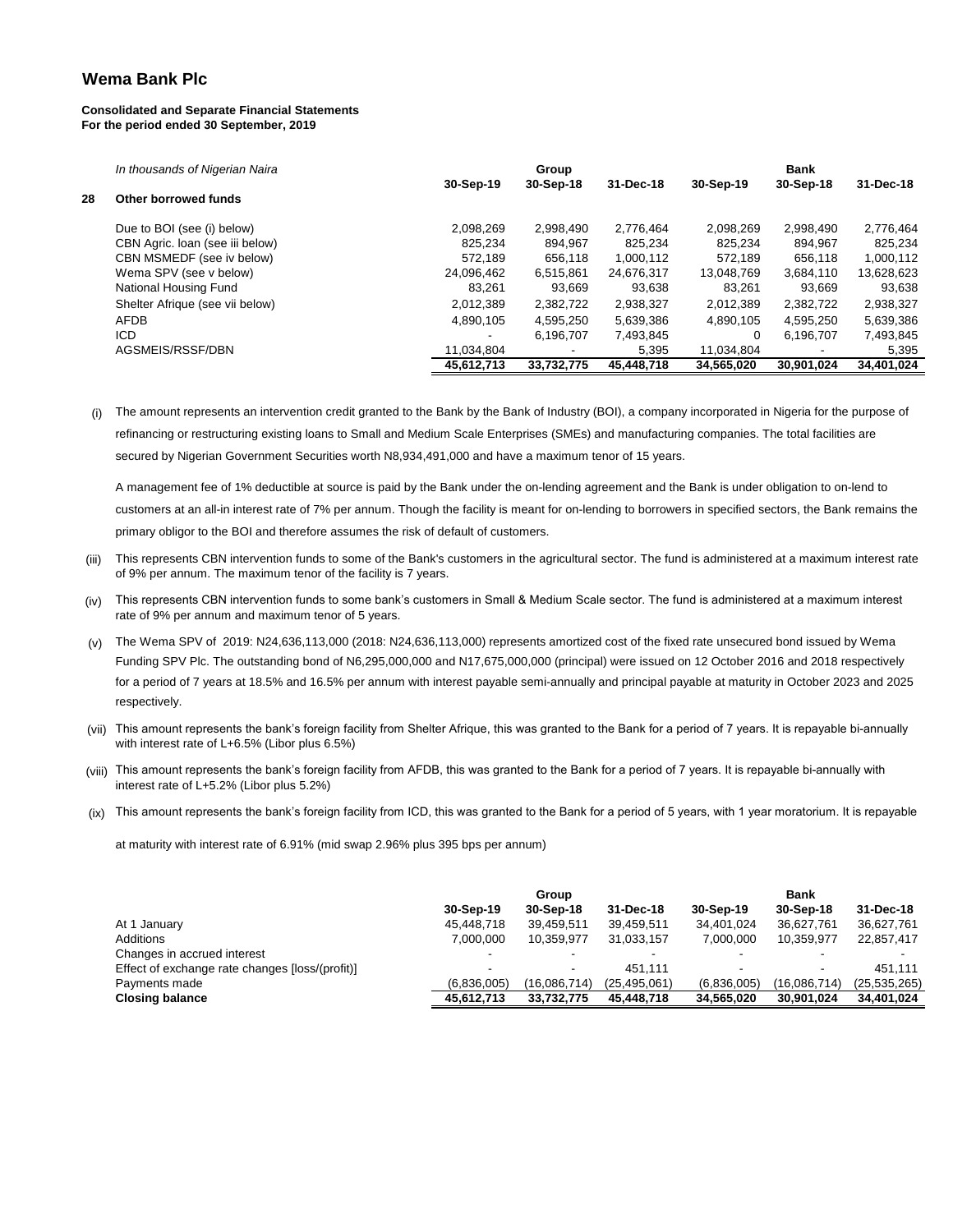#### **Consolidated and Separate Financial Statements For the period ended 30 September, 2019**

|            |                                                                                                                    |            | <b>Group</b> |            | <b>Bank</b> |            |            |  |
|------------|--------------------------------------------------------------------------------------------------------------------|------------|--------------|------------|-------------|------------|------------|--|
|            | In thousands of Nigerian Naira                                                                                     | 30-Sep-19  | 30-Sep-18    | 31-Dec-18  | 30-Sep-19   | 30-Sep-18  | 31-Dec-18  |  |
| 30         | <b>Share capital and Reserves</b>                                                                                  |            |              |            |             |            |            |  |
| (a)<br>(i) | The share capital comprises:<br>Authorised -<br>40,000,000 Ordinary shares (2018 - 40,000,000,000) Ordinary        |            |              |            |             |            |            |  |
|            | shares of 50k each (2018 - 50k)                                                                                    | 20,000,000 | 20,000,000   | 20,000,000 | 20,000,000  | 20,000,000 | 20,000,000 |  |
| (ii)       | Issued and fully paid -<br>38,574,466,000 Ordinary shares (2018-38,574,466,000)<br>shares of 50k each (2018 - 50k) | 19,287,233 | 19,287,233   | 19,287,233 | 19,287,233  | 19,287,233 | 19,287,233 |  |
|            |                                                                                                                    |            |              |            |             |            |            |  |
| b          | <b>Share Premium</b><br>At 1 January                                                                               | 8,698,230  | 8,698,230    | 8,698,230  | 8,698,230   | 8,698,230  | 8,698,230  |  |
|            | Capital Reduction (Note 30i)                                                                                       |            |              |            |             |            |            |  |
|            | <b>Closing balance</b>                                                                                             | 8,698,230  | 8,698,230    | 8,698,230  | 8,698,230   | 8,698,230  | 8,698,230  |  |
|            |                                                                                                                    |            |              |            |             |            |            |  |

Share premium is the excess paid by shareholders over the nominal value for their shares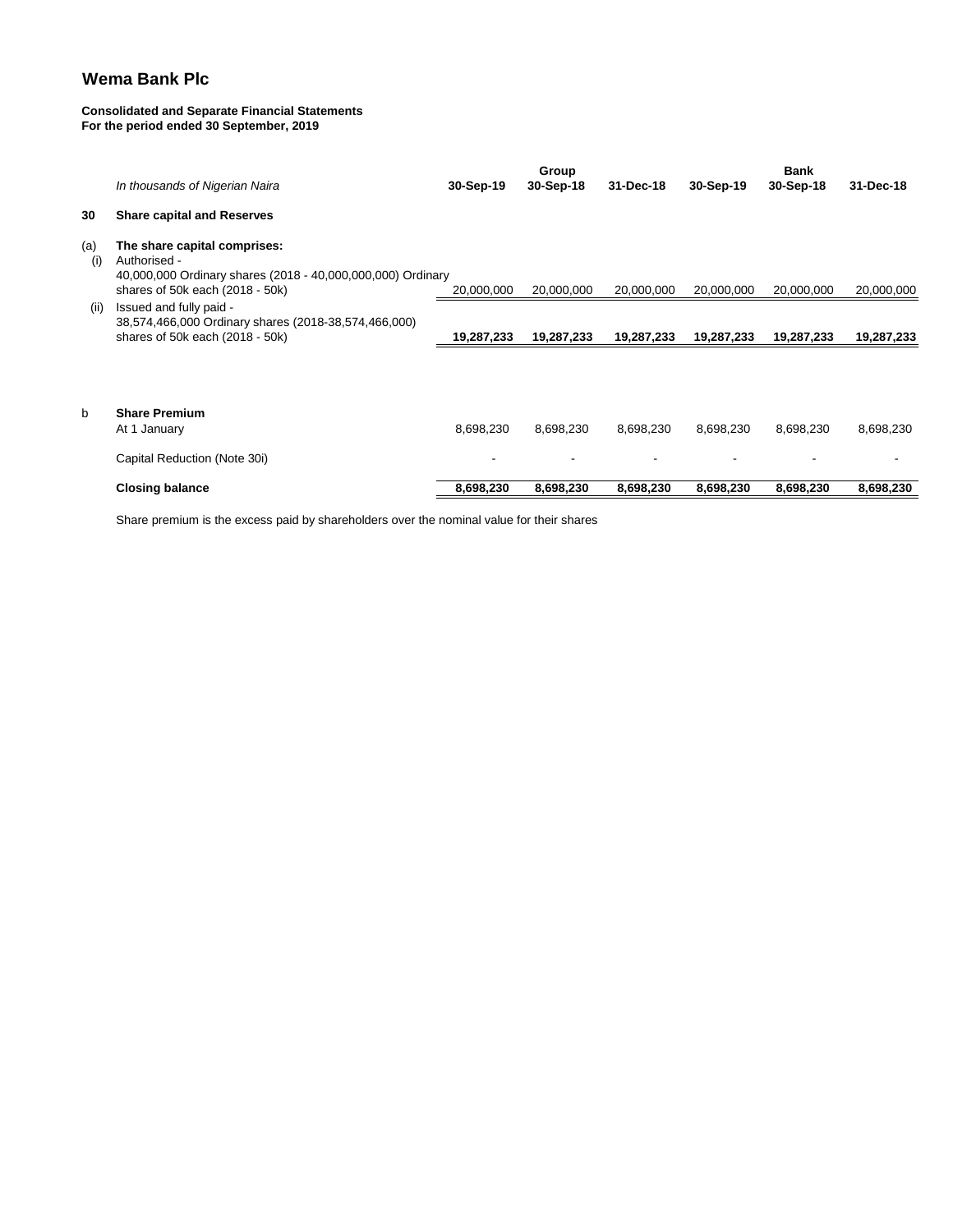#### **Consolidated and Separate Financial Statements For the period ended 30 September, 2019**

#### **(c) Statutory reserves**

Nigerian banking regulations require the Bank to make an annual appropriation to a statutory reserve. As stipulated by S.16(1) of the Banks and Other Financial Institution Act of Nigeria, an appropriation of 30% of profit after tax is made if the statutory reserve is less than paid-up share capital and 15% of profit after tax if the statutory reserve is greater than the paid up share capital.

#### **(d) Fair value reserve**

The fair value reserve includes the net cumulative change in the fair value of available-for-sale investments until the investment is derecognised or impaired.

#### **(e) SMEIES Reserve**

The SMEEIS reserve is maintained to comply with the Central Bank of Nigeria (CBN) requirement that all licensed banks set aside a portion of the profit after tax in a fund to be used to finance equity investment in qualifying small and medium scale enterprises. Under the terms of the guideline (amended by CBN letter dated 11 July 2006), the contributions will be 10% of profit after tax and shall continue after the first 5 years but banks' contributions shall thereafter reduce to 5% of profit after tax. However, this is no longer mandatory.

The Bank has suspended further appropriation to SMEEIS (now known as Microcredit Fund) reserve account in line with the decision reached at the Banker's Committee meeting and approved by CBN. In prior year, 10% of profit after taxation was transferred to SMEEIS reserves in accordance with Small and Medium Enterprise Equity Investment Scheme as revised in April 2005."

#### **(f) Retained earnings**

Retained earnings are the carried forward recognised income net of expenses plus current period profit attributable to shareholders.

|                                       | Group         |                          |                |               | <b>Bank</b>              |             |  |
|---------------------------------------|---------------|--------------------------|----------------|---------------|--------------------------|-------------|--|
| In thousands of Nigeria Naira         | 30-Sep-19     | 30-Sep-18                | 31-Dec-18      | 30-Sep-19     | 30-Sep-18                | 31-Dec-18   |  |
| At 1 January                          | 5,992,622     | 4,089,570                | 4,089,570      | 6,102,353     | 4,166,460                | 4,166,460   |  |
| Profit or loss                        | 4,088,869     | 2,644,084                | 3,326,420      | 4,115,606     | 2,643,441                | 3,359,259   |  |
| Transfer from Regulatory risk reserve | 555,207       | 811.007                  | (415, 589)     | 555,207       | 811.007                  | (415, 589)  |  |
| <b>Transfer to Statutory Reserve</b>  | (1,234,682)   | $\overline{\phantom{0}}$ | (1,007,778)    | (1,234,682)   |                          | (1,007,778) |  |
| Dividend Paid to Shareholders         | (1, 157, 235) |                          | $\blacksquare$ | (1, 157, 235) |                          |             |  |
| Regulatory charge to SMEIS            | (167, 850)    |                          |                | (167.850)     | $\overline{\phantom{0}}$ |             |  |
| <b>Closing balance</b>                | 8,076,932     | 7,544,661                | 5,992,622      | 8,213,400     | 7.620.909                | 6,102,353   |  |

#### **(g) Regulatory risk reserve**

The regulatory risk reserve warehouses the excess of the impairment on loans and advances computed under the Nigerian GAAP based on the Central Bank of Nigeria prudential guidelines compared with the incurred loss model used in calculating the impairment under IFRSs.